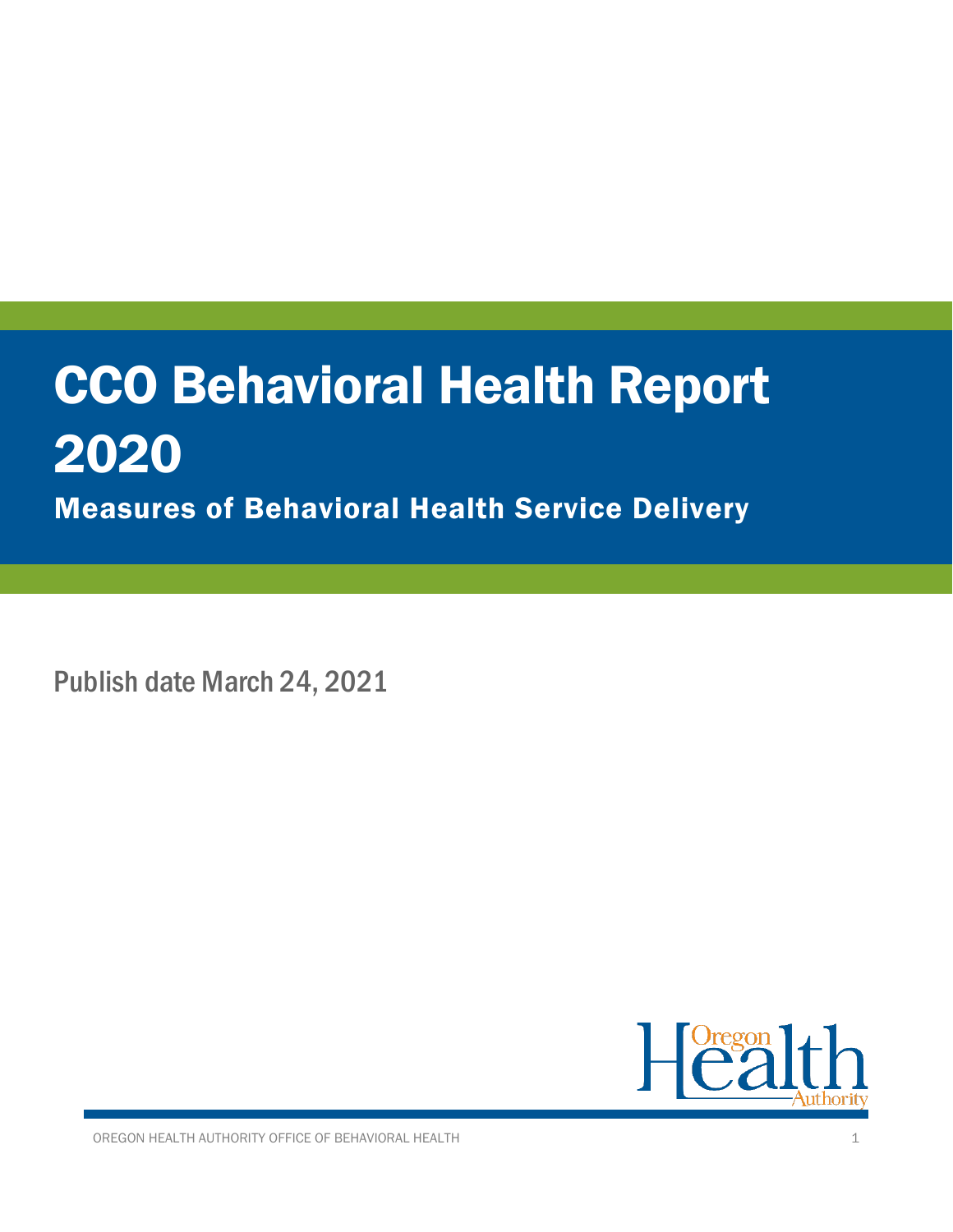# **Contents**

| CCO Reporting Measures for Adults with Serious and Persistent Mental Illness (SPMI)  13 |  |
|-----------------------------------------------------------------------------------------|--|
|                                                                                         |  |
|                                                                                         |  |
|                                                                                         |  |
|                                                                                         |  |
|                                                                                         |  |
|                                                                                         |  |
|                                                                                         |  |
|                                                                                         |  |
|                                                                                         |  |
|                                                                                         |  |
|                                                                                         |  |
|                                                                                         |  |
|                                                                                         |  |

# **Acknowledgments**

Staff at the Oregon Health Authority prepared this publication.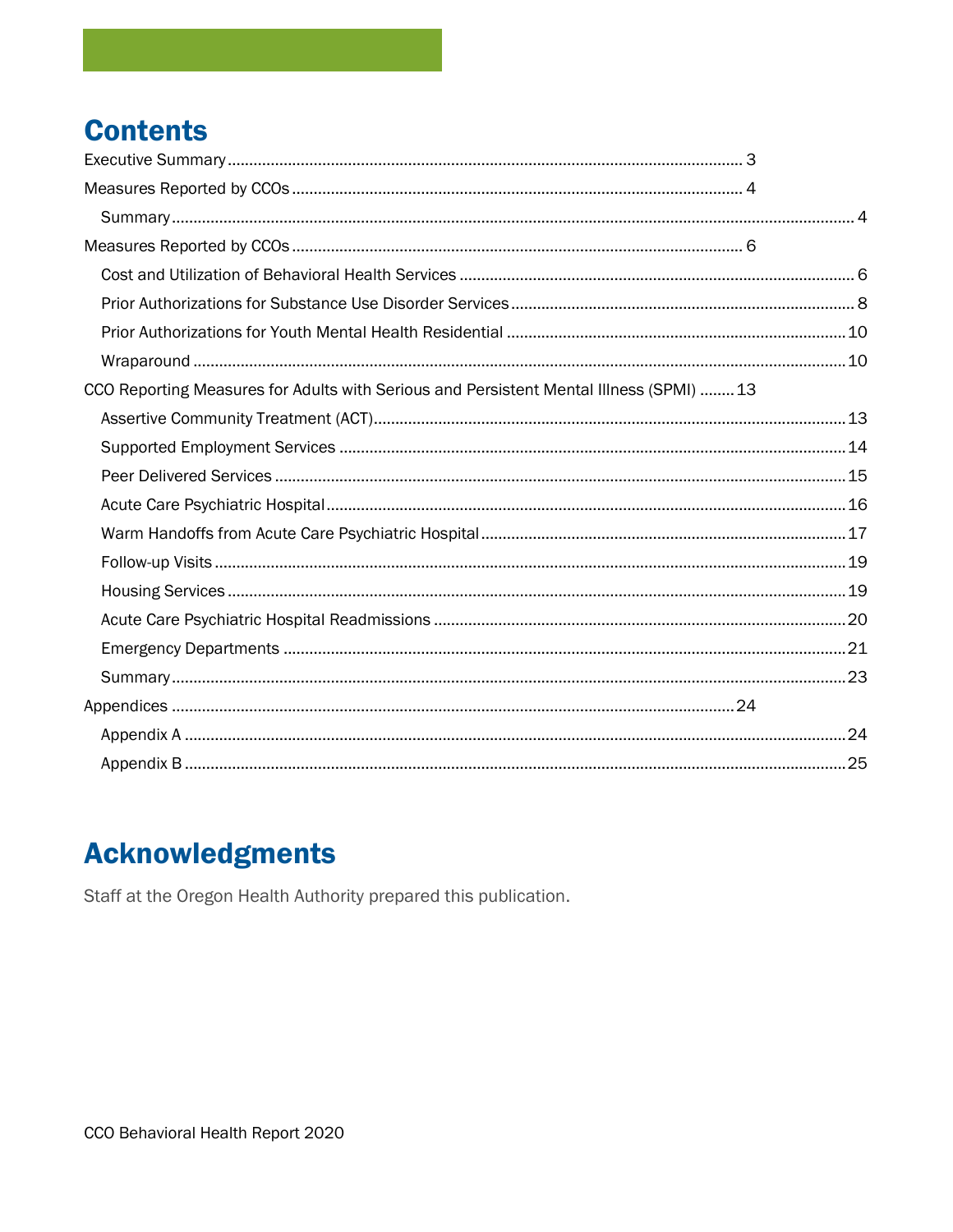# <span id="page-2-0"></span>Executive Summary

Oregon's unique coordinated care model has made progress on the Triple Aim goals of better health, better care and lower costs. The Oregon Health Plan (OHP) is the source of health coverage for approximately one million Oregonians. The OHP and its 15 coordinated care organizations (CCOs) have improved access to primary care and reduced costly emergency room visits; however, there is work to do to ensure all Oregonians have access to comprehensive behavioral health services.

In 2017, Governor Kate Brown directed the Oregon Health Policy Board (OHPB) to provide recommendations to advance Oregon's healthcare transformation efforts, including to improve the behavioral health system and address barriers to integration of care. The Oregon Health Authority (OHA) worked in partnership with OHPB to develop policies for the 2020 CCO contracts. The policies aimed to make CCOs more accountable for developing a person-centered behavioral health system that members can count on, no matter who they are or where they live. These policies were incorporated into the 2020 CCO contracts. In October 2019, OHA signed contracts with 15 organizations to serve as CCOs for approximately 90% of OHP members. On Jan. 1, 2020, the 15 CCOs began service to OHP members across the state.

This report describes the progress of Oregon's coordinated care organizations (CCOs) on behavioral health measures for 2020. Measuring quality and access to care, and holding CCOs accountable to key metrics, is a cornerstone of Oregon's health system transformation. The Behavioral Health Report (BHR) is intended to measure the quality of services and access to care. This first report will serve as a baseline and is focused on the following areas: 1) network adequacy and provider capacity information; 2) access to care as measured by timely prior authorizations; 3) specific behavioral health measures designed to assess the quality of behavioral health services provided to members; 4) assessment and comparison of CCO performance; 5) a discussion of plans for future reports.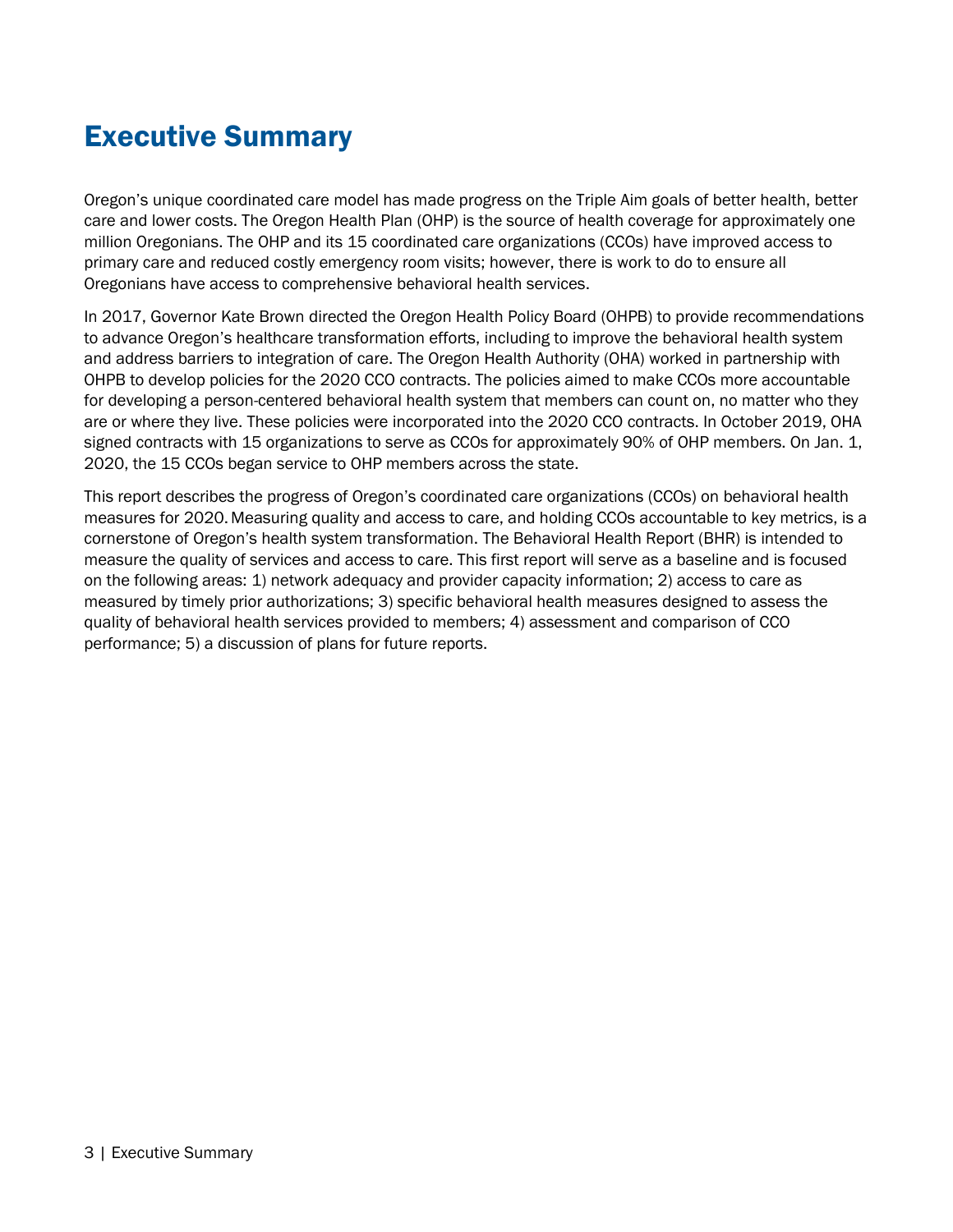# Measures Reported by CCOs

# <span id="page-3-1"></span><span id="page-3-0"></span>**Summary**

This report describes the progress of Oregon's Coordinated Care Organizations (CCO) on behavioral health services. Measuring quality and access to care, and holding CCOs accountable to key metrics, is a cornerstone of Oregon's health system transformation.

## Medicaid Waiver

State Medicaid programs (health coverage for people earning less than 138 % of the federal poverty level, and people who are aged, blind or experiencing disabilities) are administered by individual states but must follow certain federal requirements. States may obtain a 1115 Medicaid Demonstration waiver from the federal government, which grants them extra flexibility in how they use federal Medicaid funds and administer Medicaid programs in their state, with the goal of improving health care programs. Oregon has had an 1115 OHP Demonstration waiver since 1994. The 1115 OHP Demonstration waiver allows Oregon to deliver Medicaid services in unique ways, such as through the coordinated care model. Some of the key elements of Oregon's coordinated care model include using best practices to manage and coordinate care; transparency in price and quality; paying for better quality care and better health outcomes; shared responsibility for health; sustainable rate of growth; and measuring performance.

# Coordinated Care

A coordinated care organization (CCO) is a network of health care providers (physical, behavioral, and oral health care providers) who have agreed to work together in their local communities to serve people who receive health care coverage under OHP (Medicaid). CCOs were formed in Oregon in late 2012. In 2019, after an extensive procurement process, OHA signed new contracts with 15 CCOs to operate in communities across Oregon beginning on January 1, 2020. CCOs have the flexibility to support new models of care that are patient-centered, team-focused, and eliminate health inequities. CCOs can better coordinate services and focus on prevention, chronic illness management and person-centered care. They have flexibility within their budgets to provide services alongside today's OHP-covered benefits with the goal of meeting the triple aim of better health, better care and lower costs for the populations they serve. Before Oregon's CCOs were formed, physical, behavioral and oral health care were not integrated, making things more difficult for patients and providers and more expensive for the state.

# Medicaid Expansion

Beginning in 2014, many more Oregonians were able to join the Oregon Health Plan because of federal health care reform law known as the Patient Protection and Affordable Care Act, which increased the income limit for Medicaid eligibility. The number of people covered by CCOs increased by 63%, from about 614,000 in 2013 to 1.2 million in 2021.

# Behavioral Health Improvements

In 2017, Governor Kate Brown directed the Oregon Health Policy Board (OHPB) to provide recommendations to advance Oregon's healthcare transformation efforts, including to improve the behavioral health system and address barriers to integration of care. OHA worked in partnership with OHPB to develop policies for the 2020 CCO contracts. The policies aimed to make CCOs more accountable for developing a person-centered behavioral health system that members can count on, no matter who they are or where they live. Together, the policies aimed to remove barriers between behavioral, physical, and oral health. These policies were developed to help all members receive the right care, at the right time and in the right place. Policies required CCOs to: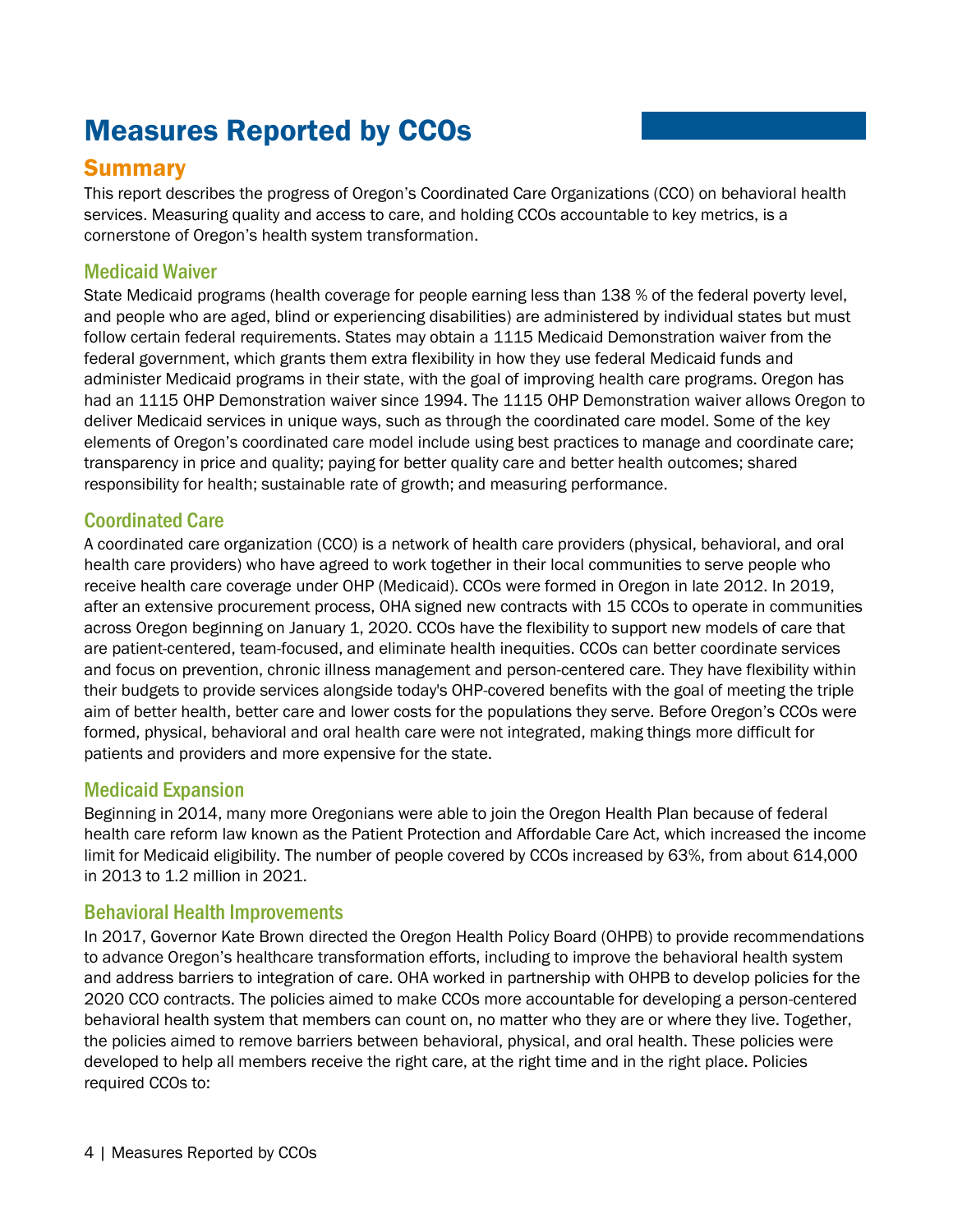- Be fully accountable for the behavioral health benefit.
- Assess capacity of comprehensive services.
- Address prior authorization and network adequacy issues that limit member choice and timely access to:
- Expand programs that integrate primary care into behavioral health.
- Support electronic health record adoption and access to electronic health information.
- Develop a diverse and culturally responsive workforce; and
- Ensure children have behavioral health needs met with access to appropriate services.

In October 2019, OHA signed contracts with 15 organizations<sup>1</sup> to serve as CCOs for the majority of OHP's approximately 1 million members. On Jan. 1, 2020, the 15 CCOs began service to OHP members across the state. The new contracts set new requirements for CCOs to improve care for OHP members and hold down cost increases in Oregon's Medicaid program. The contracts represent the largest procurement in state history, totaling more than \$6 billion for the 2020 contract year.

Improving the behavioral health system is a priority for the next four years for CCOs. CCOs are required to administer behavioral health services, programs, and activities in the most integrated setting appropriate to the needs of members.

#### Measure Development

Measures in this report were designed to assess quality of services and access to behavioral health care. The CCO contract and relevant Oregon Administrative Rules were used as the foundational documents. All measures in this report were developed in partnership with the CCO Behavioral Health Directors via presentations and discussion at monthly meetings. Measures in this report were submitted by the CCOs or from OHA's Health Policy and Analytics division.

#### Impacts of the COVID-19 Pandemic

Because of the global pandemic that hit the United States in March 2020 and the declaration of a public health emergency (PHE), OHA evaluated and released sources of funding quickly to support CCOs as they prepared for a potential surge in patients needing care, including an anticipated surge in behavioral health needs. OHA sent explicit direction to all CCOs to cover synchronous video (or telephone-based service delivery if synchronous video was not possible) when medically or clinically appropriate to replace in-person visits. CCOs were asked to communicate to their members and provider networks about these options. CCOs were also permitted to use funds to purchase necessary equipment for members so they could participate in video or telephone-based services. These efforts were implemented to ensure continued access to care while containing the spread of the virus.

In response to the PHE, OHA briefly suspended some reporting requirements for Community Mental Health Programs (CMHPs) and CCOs to ensure community providers and CCOs could focus all efforts on addressing the needs of the community. The brief data suspension resulted in some data elements not being included in this report (Appendix A). Subsequent reports will include additional data as it becomes available. Appendix A has the full list of data elements the report will eventually include.

<sup>1</sup> In 2020, OHA approved updated application materials from Trillium Community Health Plan to expand its OHP service area to include Clackamas, Multnomah and Washington counties. Trillium started enrolling OHP members in those areas on September 1, 2020.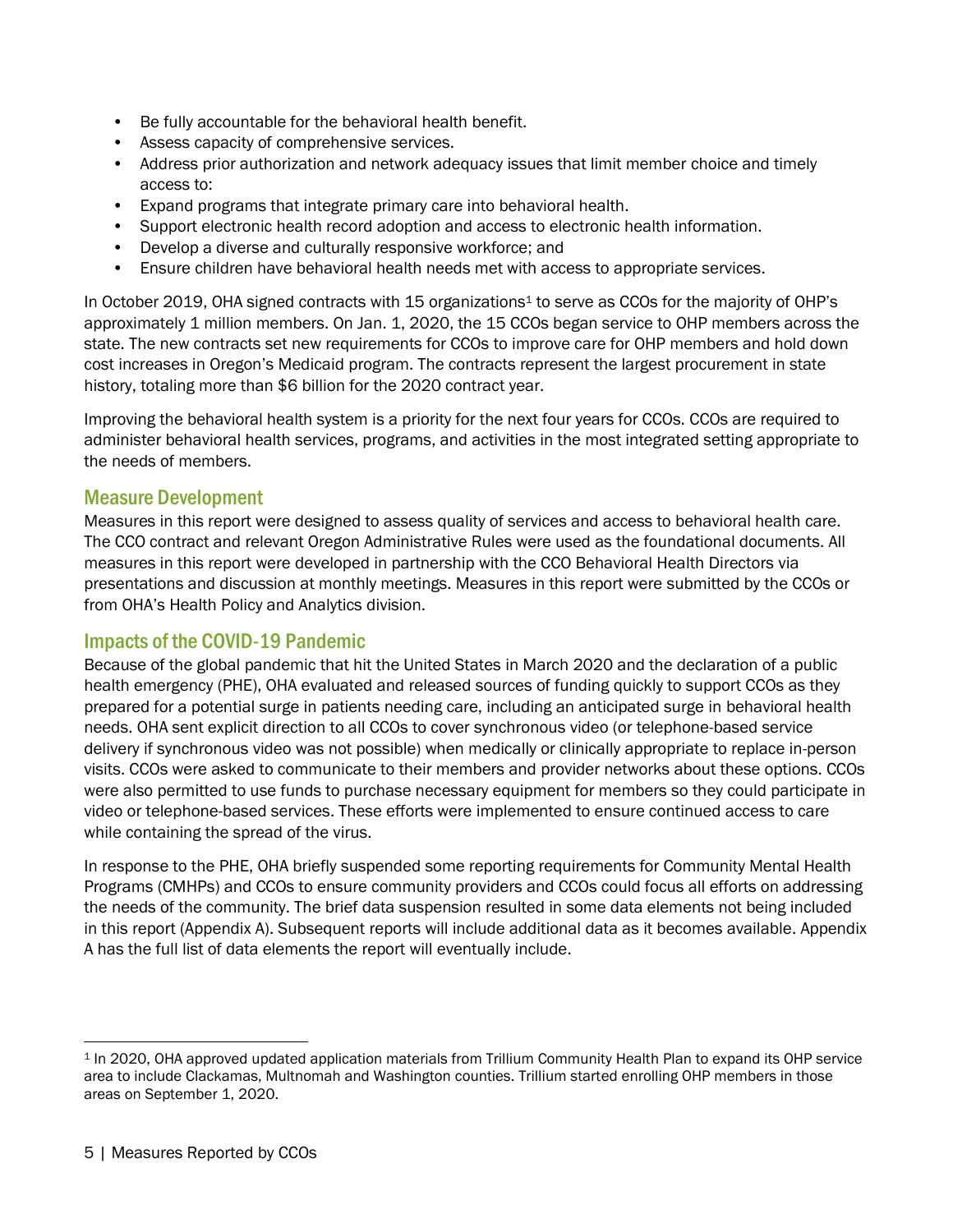## Report Highlights

As stated in the preamble to Exhibit M to the 2020 CCO contract, CCOs will administer behavioral health services designed to empower members to live, work, and thrive in their communities. One purpose of the annual Behavioral Health Report (BHR) described in Exhibit M, Section 20.a is to understand quality of care and access to behavioral health services throughout the state. This first report will serve as a baseline and is focused on the following areas: 1) network adequacy and provider capacity information; 2) access to care as measured by timely prior authorizations; 3) specific behavioral health measures designed to assess the quality of behavioral health services provided to members; 4) assessment and comparison of CCO performance; 5) a discussion of plans for future reports. Appendices contain tables and graphs visually comparing CCO performance.

This report provides each CCO with a view on how their performance compares to their peers on certain elements. This initial report will serve as a baseline for these measures and OHA will work with partners to develop attainable goals. In October 2020, OHA issued a guidance document to CCOs for submitting data for this report.

Data for each reporting area is compared to the requirements in the CCO contract. This report includes measures for the following:

- Cost and utilization of behavioral health services
- The timing of prior authorizations of four services: youth substance use disorder residential services, adult substance use disorder residential services, adult detoxification residential services, and youth mental health residential services.
- Wraparound: numbers and percentages enrolled in Wraparound services and data broken down by race, ethnicity, and language.
- Measures for adults with Serious and Persistent Mental Illness including Assertive Community Treatment, Supported Employment Services, warm handoffs, peer delivered services, and acute psychiatric hospitals and emergency department utilization.

## Future Reports

Results from this initial reporting period will be used to establish a baseline for measures without established goals. OHA will develop future goals and measures in conjunction with CCOs. It will be a starting point to develop a standard process for measuring timely access to care and help inform network adequacy standards.

# <span id="page-5-0"></span>Measures Reported by CCOs

# <span id="page-5-1"></span>Cost and Utilization of Behavioral Health Services

Cost and utilization data are analyzed to improve health equity and access to services. This data will aid in analyzing and controlling costs, as well as help determine how resources are assigned.

## Comments and Analysis

The following data was based on paid claims for all behavioral health services on the [HERC prioritized list](https://www.oregon.gov/oha/HPA/DSI-HERC/Pages/Prioritized-List-Archives.aspx) in 2020. This data should be considered preliminary as it was extracted from DSSURS in January 2021 and more claims will be processed over the next few months.

This section provides the following calculations: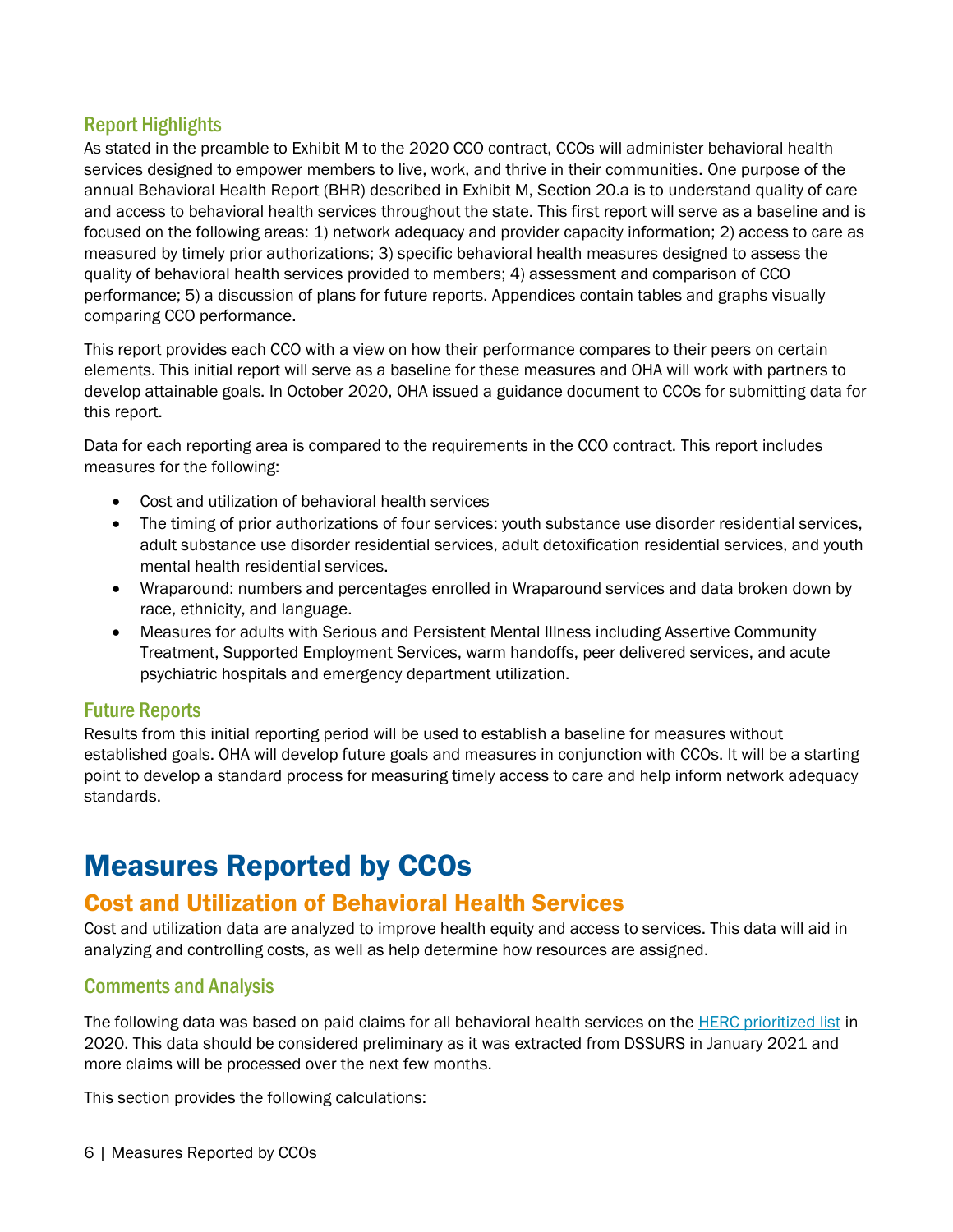- Estimated Prevalence counts and percentages based on the number of members with a primary, secondary, tertiary or detail diagnosis for a behavioral health disorder in claims.
- The percent served calculates the percent of persons in the prevalence estimate who received services for that disorder.
- The services per 1,000 member months is a count of encounters paid for services for behavioral health disorders per 1,000 member months.
- The estimated OHP cost per member per month is based on the total OHP costs reported for encounters. Note this estimate does *not* include sub-capitated payments by CCOs to providers. It should *not* be used as the total cost of behavioral health services.

There were 34 Behavioral Health conditions – each with a separate line - included in the 2020 HERC Prioritized List. The table below provides information on the top 10 behavioral health conditions based on estimated prevalence counts.

| <b>Top Ten Behavioral Health Conditions</b> |            |         |           |                     |  |
|---------------------------------------------|------------|---------|-----------|---------------------|--|
|                                             | Prevalence | Percent | Services/ | <b>Est OHP Cost</b> |  |
| Top 10 Disorders by Estimated Prevalence    | Count      | Served  | 1,000 MM  | <b>PMPM</b>         |  |
| Line 414 OVERANXIOUS; GENERALIZED           |            |         |           |                     |  |
| <b>ANXIETY DISORDER</b>                     | 103,234    | 60.3%   | 21.4      | \$2.22              |  |
| Line 7 MAJOR DEPRESSION                     | 80,512     | 65.6%   | 23.1      | \$2.60              |  |
| Line 5 TOBACCO DEPENDENCE                   | 77,475     | 18.9%   | 1.6       | \$0.05              |  |
| Line 4 SUBSTANCE USE DISORDER               | 66,194     | 69.0%   | 120.2     | \$7.45              |  |
| Line 444 ADJUSTMENT DISORDERS               | 53,770     | 64.7%   | 18.5      | \$2.07              |  |
| Line 173 POSTTRAUMATIC STRESS               |            |         |           |                     |  |
| <b>DISORDER</b>                             | 40,412     | 84.9%   | 28.5      | \$3.58              |  |
| Line 121 ATTENTION                          |            |         |           |                     |  |
| DEFICIT/HYPERACTIVITY DISORDERS             | 32,137     | 80.7%   | 10.8      | \$1.04              |  |
| Line 26 BIPOLAR DISORDERS                   | 22,216     | 73.5%   | 10.6      | \$0.91              |  |
| Line 203 DEPRESSION AND OTHER MOOD          |            |         |           |                     |  |
| DISORDERS, MILD OR MODERATE                 | 19,887     | 65.9%   | 5.5       | \$0.89              |  |
| Line 22 SCHIZOPHRENIC DISORDERS             | 13,346     | 81.6%   | 14.4      | \$0.79              |  |

The following table provides information about all behavioral health conditions on the prioritized list for persons of all ages. This includes the percentage of members with a behavioral health diagnosis in any of the first three diagnoses or on the detailed diagnosis (estimated prevalence); the percentage of the prevalence population who received treatment services on the HERC list of CPT codes; the total encounters per 1,000 member months and the estimated OHP cost of services per member per month.

Please note: The services per 1,000 member months is a more accurate measure of the level of treatment services than the estimate cost per member per month. The cost estimate in this report is based solely on the amounts paid reported in the claim submissions in DSSURS. It does *not* include sub-capitation payments that CCOs pay to providers.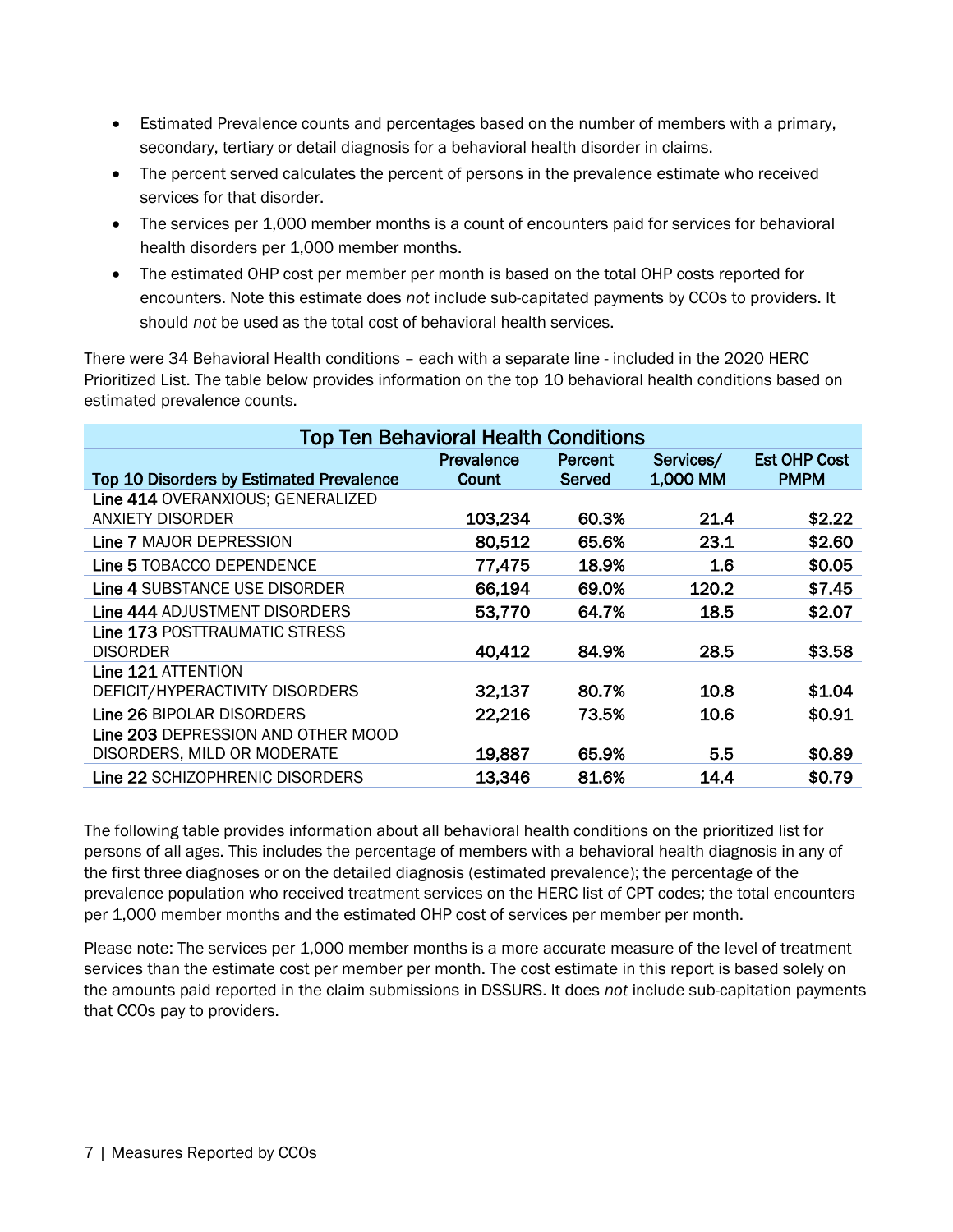| Behavioral Health Conditions on the Prioritized List (persons of all ages) |                                       |                          |                       |                                    |  |  |
|----------------------------------------------------------------------------|---------------------------------------|--------------------------|-----------------------|------------------------------------|--|--|
| <b>Plan Name</b>                                                           | <b>Estimated</b><br><b>Prevalence</b> | Percent<br><b>Served</b> | Services/<br>1,000 MM | <b>Est OHP Cost</b><br><b>PMPM</b> |  |  |
| ADVANCED HEALTH                                                            | 28.8%                                 | 63.3%                    | 225.7                 | \$11.93                            |  |  |
| ALLCARE CCO                                                                | 24.5%                                 | 62.9%                    | 216.3                 | \$5.57                             |  |  |
| <b>CASCADE HEALTH ALLIANCE</b>                                             | 26.6%                                 | 68.0%                    | 242.3                 | \$28.42                            |  |  |
| <b>COLUMBIA PACIFIC</b>                                                    | 29.6%                                 | 68.7%                    | 259.7                 | \$13.44                            |  |  |
| <b>EASTERN OREGON CCO</b>                                                  | 25.2%                                 | 66.4%                    | 177.4                 | \$8.21                             |  |  |
| <b>HEALTH SHARE OF OREGON</b>                                              | 27.7%                                 | 71.7%                    | 364.7                 | \$30.41                            |  |  |
| INTERCOMMUNITY HEALTH NETWORK                                              | 29.4%                                 | 70.3%                    | 274.0                 | \$24.40                            |  |  |
| <b>JACKSON CARE CONNECT</b>                                                | 29.2%                                 | 72.6%                    | 326.8                 | \$34.19                            |  |  |
| OPEN-CARD                                                                  | 8.8%                                  | 52.8%                    | 84.7                  | \$15.61                            |  |  |
| PACIFICSOURCE CENTRAL                                                      | 31.5%                                 | 72.5%                    | 352.1                 | \$39.53                            |  |  |
| PACIFICSOURCE GORGE                                                        | 24.7%                                 | 72.2%                    | 193.8                 | \$18.40                            |  |  |
| PACIFICSOURCE LANE                                                         | 32.4%                                 | 75.6%                    | 368.1                 | \$38.16                            |  |  |
| PACIFICSOURCE MARION POLK                                                  | 25.6%                                 | 73.3%                    | 347.1                 | \$28.89                            |  |  |
| TRILLIUM COMMUNITY HEALTH                                                  | 30.9%                                 | 74.6%                    | 447.6                 | \$42.76                            |  |  |
| UMPQUA HEALTH ALLIANCE                                                     | 34.4%                                 | 66.5%                    | 302.6                 | \$14.82                            |  |  |
| YAMHILL COMMUNITY CARE                                                     | 24.6%                                 | 71.9%                    | 254.5                 | \$10.58                            |  |  |
| <b>Overall Figures</b>                                                     | 26.3%                                 | 70.0%                    | 280.9                 | \$24.80                            |  |  |

# <span id="page-7-0"></span>Prior Authorizations for Substance Use Disorder Services

CCOs reported information on prior authorizations pertaining to the following substance use disorder services: a) substance use disorder (SUD) residential treatment for youth, b) SUD residential treatment for adults and c) residential withdrawal management for adults. CCOs may elect to require prior authorization for certain services, per the CCO Contract. Cascade Health Alliance (CHA) does not require prior authorization for these services and is not included in the prior authorization measures.

The table below summarizes prior approval data for three types of services: youth substance use disorder residential treatment adult substance use disorder residential, residential withdrawal management for adults. The table shows reported percentages of prior authorizations that are approved within two working days.

- SUD residential treatment for youth: Of the 14 CCOs that require prior authorizations, six CCOs performed at 95-100%, with five of those CCOs achieving 100%. Six CCOs were in the 63.2%-89% range, and finally two CCOs reported 0 prior authorizations.
- SUD residential treatment for adults: Of the 14 CCOs that require prior authorizations, five CCOs performed at 95-100%. One CCO, AllCare, achieved 100%. Five CCOs achieved 76%-85.4% and four CCOs achieved below 71.5%, and Advanced Health reported only 42% of its prior authorizations were approved within three days.
- Residential withdrawal management for adults: of the 14 CCOs that require prior authorizations, four of the CCOs achieved 98%-100%, specifically Advanced Health, AllCare, HealthShare of Oregon and Umpqua Health Alliance. Three CCOs achieved 85%-93%. Six CCOs achieved 0-77%. All four Pacific Source CCOs reported zero prior authorizations; it is unclear if there were no prior authorizations for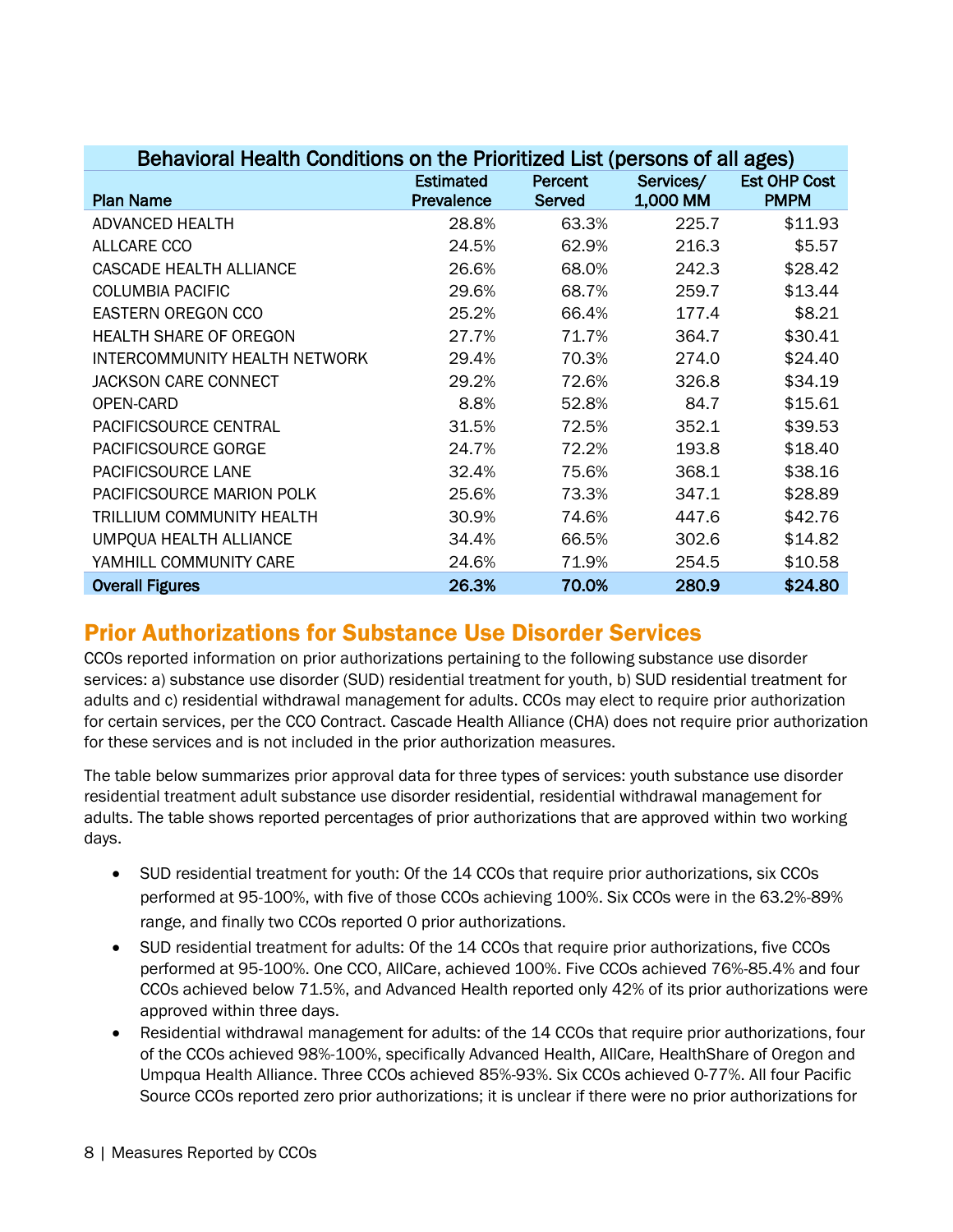withdrawal management or if no prior authorizations were performed within the mandated time frame. Eastern Oregon CCO did not submit data.





# Comments and Analysis

Prior authorizations ensure timely access to care for members needing behavioral health services. These consumers are also among the most vulnerable needing appropriate services immediately. Delay in prior authorization can have unintended devastating effects. CCOs should identify any barriers in the prior authorization process within their service area to determine causes of delay: lack of workforce, care coordination, inadequate exchange of information due to lack of Health Information Exchange technology could all be reasons for delay. CCOs can consider one or more of the following to address improvement in prior authorization time: (1) using the newly established Behavioral Health Provider Directory by OHA to improve care coordination when providers are looking for residential level of care for their clients; (2) outreach and education to providers about care coordination and how CCO care coordinators can help expedite the process of prior authorization; and (3) working with local CMHPs to identify a plan in the CCO Comprehensive Behavioral Health Plan to address improvement in prior authorization process. OHA will work with underperforming CCOs to determine what barriers and issues are responsible and collaborate on solutions.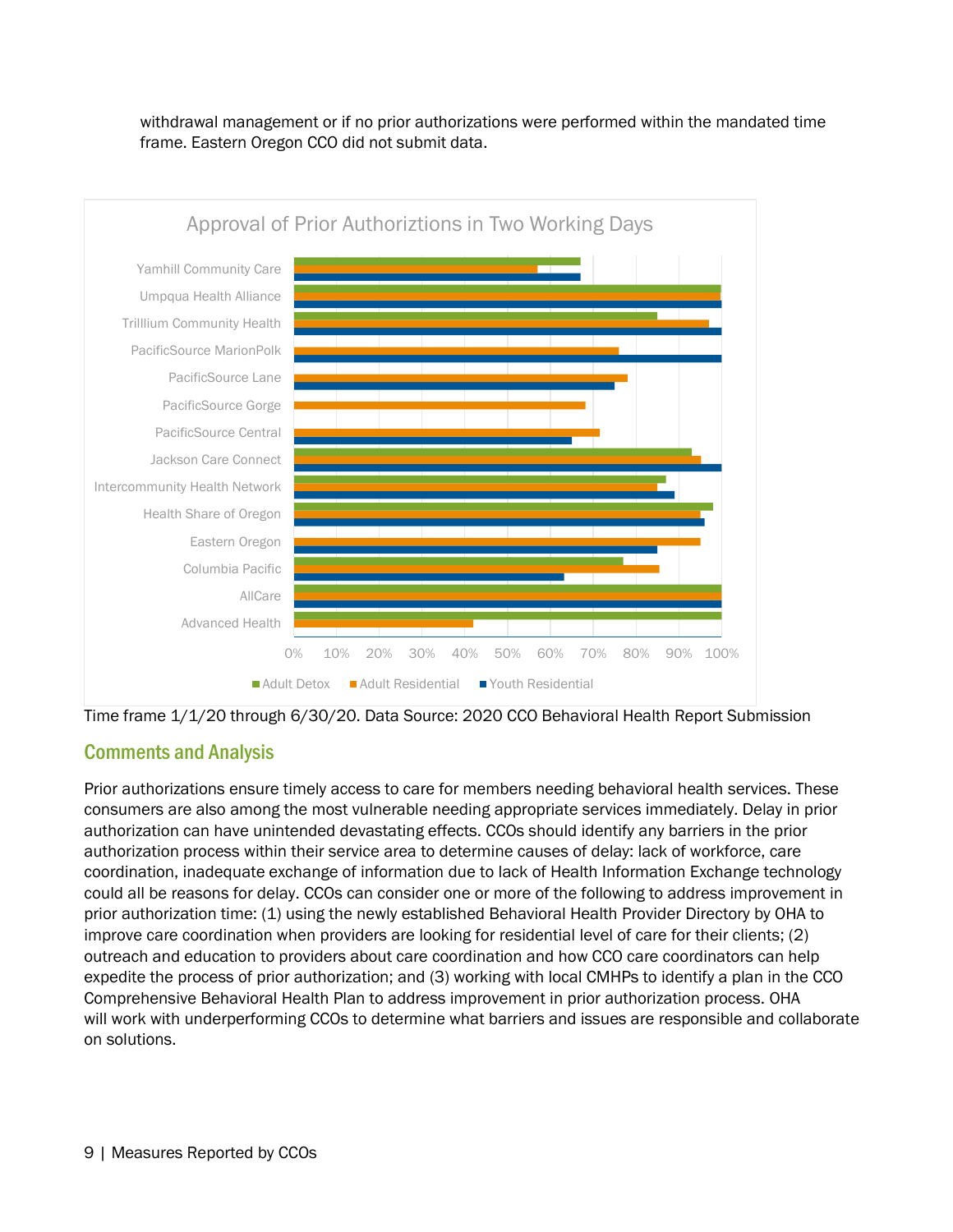# <span id="page-9-0"></span>Prior Authorizations for Youth Mental Health Residential

Of the 14 CCOs that require prior authorization, six CCOs achieved 93%-100%, with Pacific Source Gorge achieving 100%. Five CCOs reported 72%-83%, four CCOs reported 20%-67%. This data will assist system partners in assessing the timeliness of processing prior authorizations and initiation of treatment. It will also inform of system gaps and weaknesses.

The table below summarizes prior approval data for youth mental health residential treatment, showing numbers and percentages of those who received prior authorizations in three calendar days.



Time Frame: 1/1/20 through 6/30/20 Data Source CCO submission, 2020 BH Report

## Comments and Analysis

Delay in prior authorization for youth can have devastating consequences for children and their families, especially since a high proportion of youth who need residential services enter that level of care through the crisis system and emergency department. Low inventory of youth residential treatment facilities can be a challenge as well. However, these youth and their families are at highest risk of a repeat crisis event and/or self-harm. CCOs should work with local hospitals, CMHPs, and local crisis services to identify where improvements can be made. This includes identifying areas where OHA can help support CCOs by considering changes in policies, rules, and contracts. CCOs should work with the youth mental health residential providers in their service area to ensure there is consistent tracking and reporting of data in the Centralized Behavioral Health Provider Directory. This data will help CCOs develop a plan to address delay in prior authorization in coordination with other local partners. OHA will work with underperforming CCOs to determine what barriers and issues are responsible and collaborating on solutions.

# <span id="page-9-1"></span>**Wraparound**

Fidelity Wraparound is team-based planning process involving a member 0-17 years of age (or members who continue receiving Wraparound services from 18-25 years of age) and the member's Family that results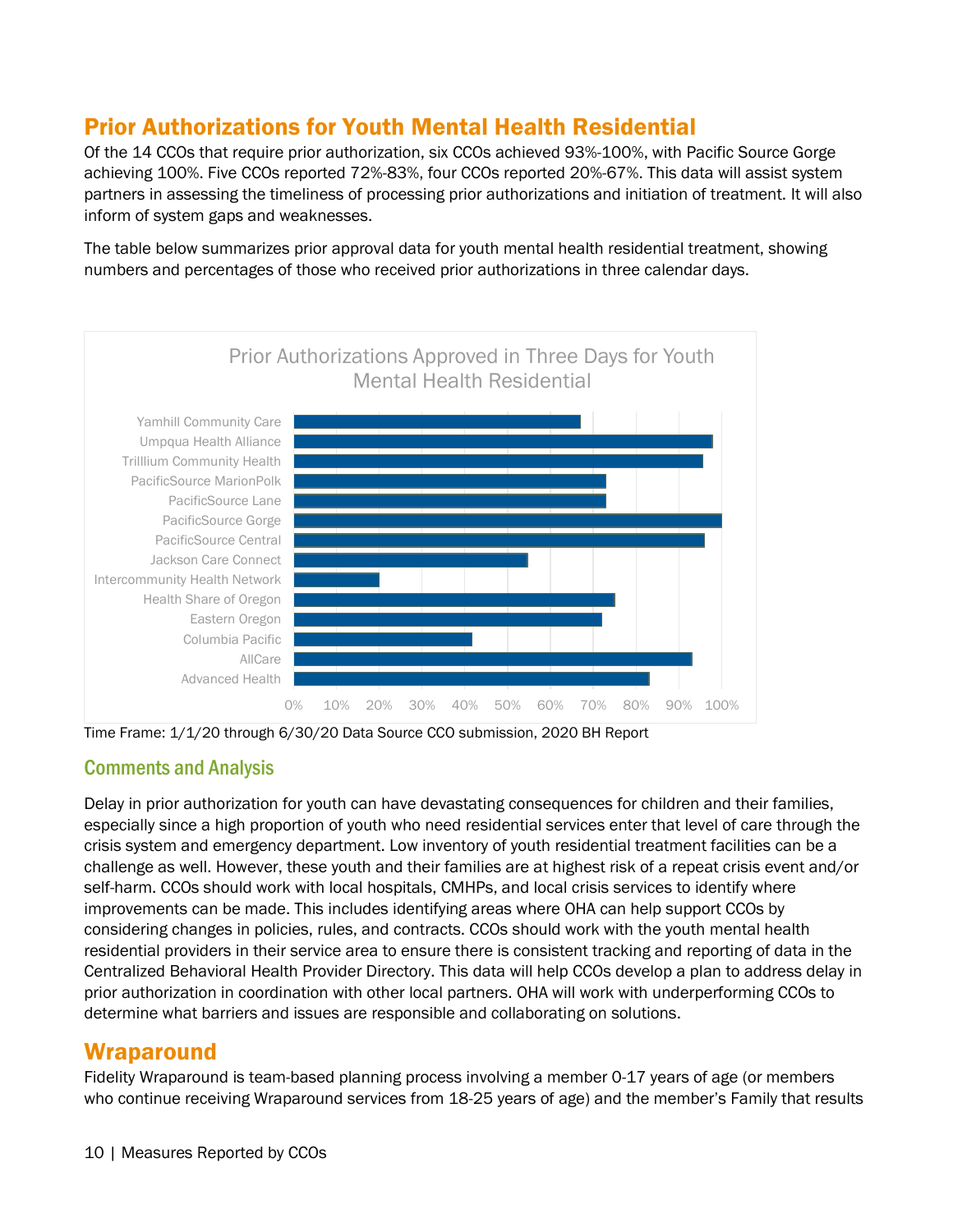in a unique set of Community services, and services and supports individualized for that member and family to achieve a set of positive outcomes. Youth and families will work with a team of individuals trained to support youth and their families to create a plan of care, a crisis and safety plan that supports youth and family members moving toward their goals and vision for the future. Eligibility for Wraparound is children and youth ages 0-17 who experience complex mental health issues and are involved in mental health and one other system (e.g., foster care, special education, juvenile justice, intellectual/developmental disability programs). Once eligible for Wraparound, children and youth may receive services through age 25.

## Wraparound Enrollment for Eligible Youth

CCOs are required to provide Wraparound services for all children and young adults who meet criteria. If a CCO lacks provider capacity to provide Wraparound, the CCO is to notify OHA and develop a plan to increase capacity. Lack of capacity may not be a basis for eligible members to be placed on a waitlist for Wraparound.

CCOs were to submit Wraparound enrollment numbers and percentages, defined as the number enrolled in wraparound services from among those determined to meet criteria, divided by the number who met criteria for Wraparound services. The time-period was determinations made from January 1, 2020 through June 30, 2020. This data includes total data, as well as data by race, ethnicity, and language.

This measure shows how effectively CCOs enroll and engage individuals in Wraparound services by identifying the number of youth who enrolled in Wraparound services, as well as the percentage who enrolled from among those who were determined to meet the criteria for Wraparound services and what percent enrolled in Wraparound. Pacific Source Central Oregon achieved 100% enrollment for all individuals eligible for Wraparound services, and four other CCOs (27%) achieved enrollment over 90%. This data can be found in Appendix B.

## Wraparound Race/Ethnicity and Language

Tracking the racial distribution of those served by the CCO can inform the CCO regarding diversity and health equity activities. Noting the primary language of those served can inform the CCO whether more diversity/bilingualism in personnel is required. The demographic analysis will help identify underserved populations and help inform efforts to increase access to treatment.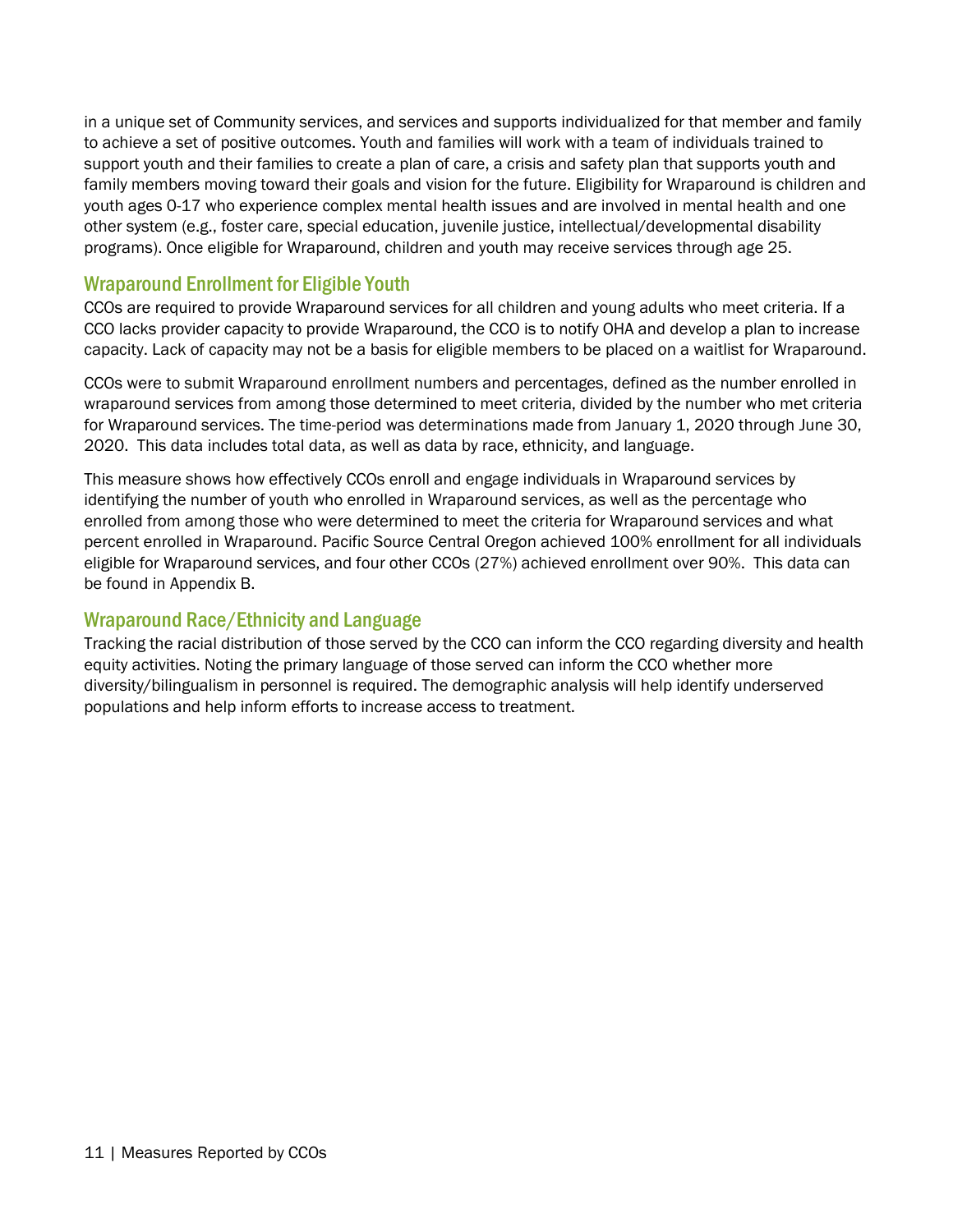Below are high-level graphs to visually illustrate these demographics. More detailed charts can be found in Appendix B.



Time Frame: 1/1/20 through 6/30/20 Data. Source: CCO submission, 2020 BH Report

## Comments and Analysis

Comparing this information to the racial demographics of individual CCO's coverage areas would give a more complete picture of how well the CCO serves diverse groups. CCOs should consider matching the diversity of their own staff and workforce to their service area. Additional information from the CCOs would be helpful, such as information about anyone not able to access services due to language barriers and about how many CCOs have bilingual staff and contractors. CCOs should consider engaging their community/communities of service to identify the barriers in Wraparound services. This is an opportunity to engage with CMHPs and community-based organizations in CCO service area/s to develop a plan of action to reach families who need Wraparound services but are not able to. In addition, consider equity of Wraparound service beyond race and ethnicity, such as equity for youth and families experiencing Intellectual and Developmental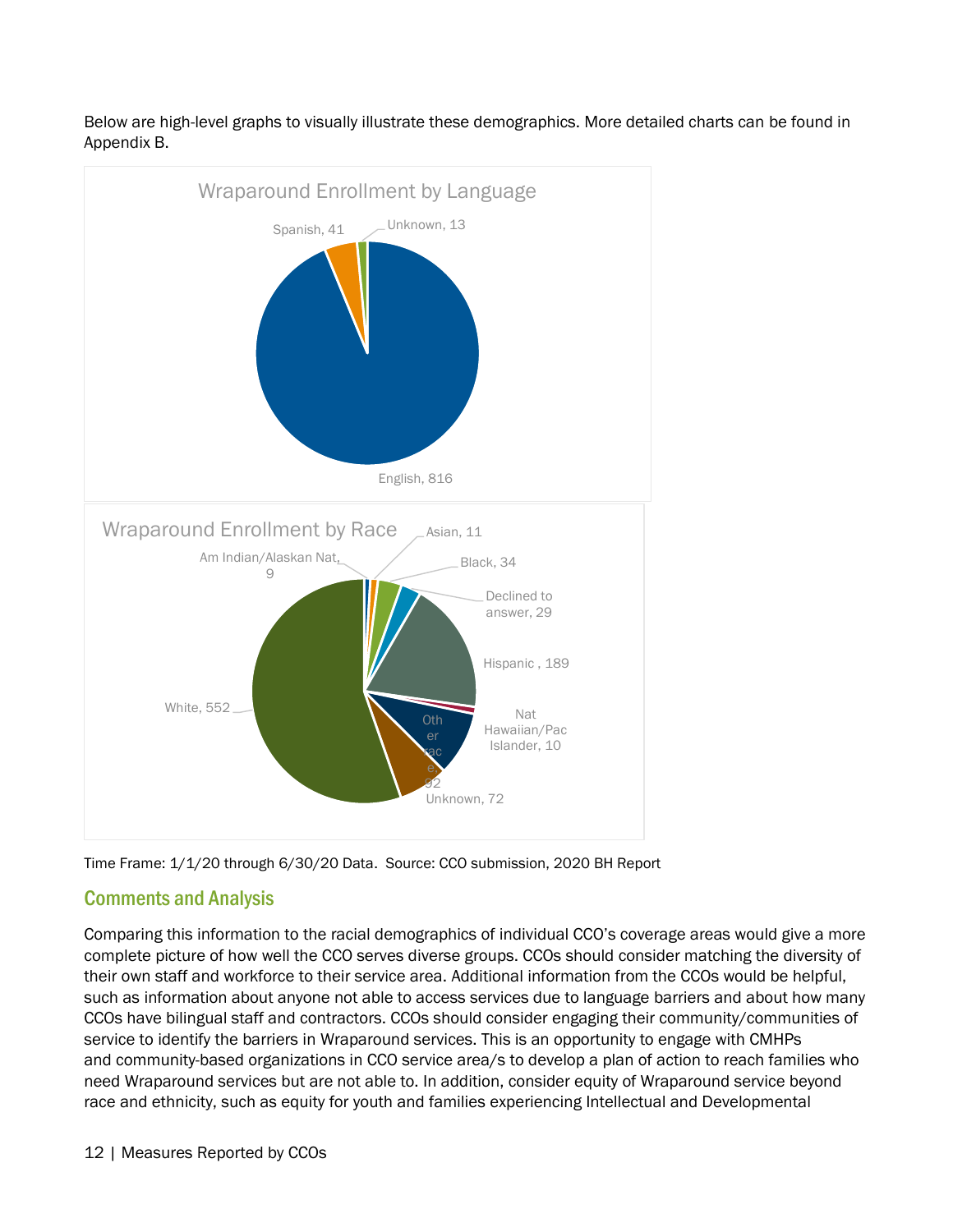Disabilities (I/DD), children with older adults as guardians/caregivers, children and families experiencing disability.

# <span id="page-12-0"></span>CCO Reporting Measures for Adults with Serious and Persistent Mental Illness (SPMI)

# <span id="page-12-1"></span>Assertive Community Treatment (ACT)

ACT is an evidence-based practice designed to provide comprehensive treatment and support services to adults diagnosed with SPMI. Services are to be provided in the most integrated community setting possible. The complete array of ACT services are provided by a multidisciplinary team. CCOs are required to assess members with SPMI to determine eligibility for ACT services. A provider or care coordinator then meets with the member to discuss ACT services and provide information to support the member in making an informed choice regarding participation. This information must include a description of ACT services, how to access ACT services, an explanation of the role of the ACT team, how supports can be individualized based on the member's self-identified need, and ways the ACT team can enhance a members care and support independent community living. Availability of ACT services can assist individuals in maintaining community tenure and can lead to reduced utilization of more restrictive levels of care, including involvement in the justice system. Not all individuals with SPMI want or need ACT services, but members who qualify for and desire ACT services shall be added to a wait list if no program is available in the member's service area. If a CCO lacks capacity to provide ACT, it is the responsibility of the CCO to notify OHA and develop a plan to increase capacity. Lack of capacity may not be a basis for eligible members to be denied ACT services. When a member is denied ACT services, it is the responsibility of the CCO to issue a Notice of Adverse Benefit Determination to the member, detailing steps for the member to file an appeal.

| <b>CCO<sub>s</sub></b>               |             | <b>ACT</b>  |         |  |  |
|--------------------------------------|-------------|-------------|---------|--|--|
|                                      | <b>SPMI</b> | Individuals | Percent |  |  |
| <b>ADVANCED HEALTH</b>               | 1,936       | 44          | 2.3%    |  |  |
| <b>ALLCARE CCO</b>                   | 3,577       | 74          | 2.1%    |  |  |
| <b>CASCADE HEALTH ALLIANCE</b>       | 1,834       | 79          | 4.3%    |  |  |
| <b>COLUMBIA PACIFIC</b>              | 2,385       | 74          | 3.1%    |  |  |
| <b>EASTERN OREGON CCO</b>            | 4,042       | 113         | 2.8%    |  |  |
| <b>HEALTH SHARE OF OREGON</b>        | 30,690      | 396         | 1.3%    |  |  |
| <b>INTERCOMMUNITY HEALTH NETWORK</b> | 5,526       | 95          | 1.7%    |  |  |
| <b>JACKSON CARE CONNECT</b>          | 4,177       | 51          | 1.2%    |  |  |
| PACIFICSOURCE CENTRAL                | 4,978       | 34          | 0.7%    |  |  |
| <b>PACIFICSOURCE GORGE</b>           | 972         | 13          | 1.3%    |  |  |
| PACIFICSOURCE LANE                   | 6,866       | 70          | 1.0%    |  |  |
| PACIFICSOURCE MARION POLK            | 8,071       | 100         | 1.2%    |  |  |
| TRILLIUM COMMUNITY HEALTH            | 5,677       | 111         | 2.0%    |  |  |
| UMPQUA HEALTH ALLIANCE               | 2,860       | 32          | 1.1%    |  |  |
| YAMHILL COMMUNITY CARE               | 2,172       | 37          | 1.7%    |  |  |
| <b>FFS</b>                           | 31,644      | 115         | 0.4%    |  |  |
| Unduplicated total                   | 100,090     | 1283        | 1.3%    |  |  |

The table below identifies the number of members with SPMI per CCO, as well as the number and percentage of individuals enrolled in ACT services.

Time Frame: 1/1/20 through 6/30/20 Data Source: MMIS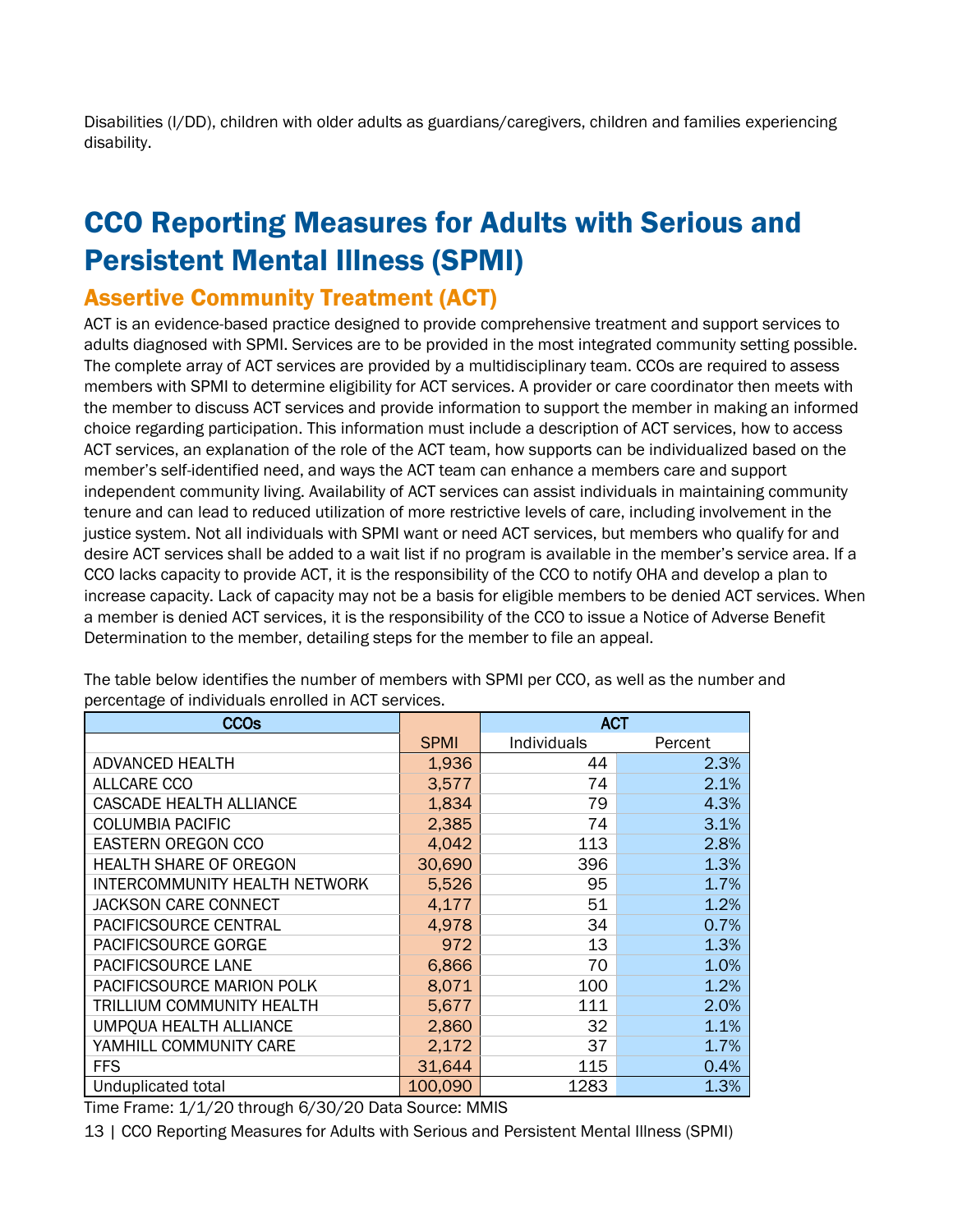#### Comments and Analysis

Assertive Community Treatment is the highest level of community treatment available. As of 3/6/2020, the Oregon Center of Excellence for Assertive Community Treatment estimated the capacity of ACT to serve 1504 individuals statewide. The ACT enrollment statewide, including non-Medicaid funded individuals, was 1351 as of that same date, meaning that ACT had reached 90% of capacity. Oregon's goal for FY 2021- 2022 is 1750 individuals in ACT.

# <span id="page-13-0"></span>Supported Employment Services

Supported Employment Services means individualized services that assist individuals to obtain and maintain integrated, paid, competitive employment. These services are provided in a manner that allows individuals to work the maximum number of hours consistent with their preferences, interests, and abilities and are individually planned, based on person-centered planning principles and evidence-based practices. Availability of supported employment services can assist individuals in maintaining community tenure and can lead to reduced utilization of more restrictive levels of care. CCOs are required to ensure access to supported employment services for all adult members eligible for these services.

The table below indicates the number of members with SPMI, per CCO, number and percentage of members receiving supported employment services.

| <b>CCO<sub>S</sub></b>        |             | <b>SE</b>   |         |  |  |
|-------------------------------|-------------|-------------|---------|--|--|
|                               | <b>SPMI</b> | Individuals | Percent |  |  |
| <b>ADVANCED HEALTH</b>        | 1,936       | 85          | 4.4%    |  |  |
| <b>ALLCARE CCO</b>            | 3,577       | 212         | 5.9%    |  |  |
| CASCADE HEALTH ALLIANCE       | 1,834       | 35          | 1.9%    |  |  |
| <b>COLUMBIA PACIFIC</b>       | 2,385       | 54          | 2.3%    |  |  |
| <b>EASTERN OREGON CCO</b>     | 4,042       | 195         | 4.8%    |  |  |
| <b>HEALTH SHARE OF OREGON</b> | 30,690      | 472         | 1.5%    |  |  |
| INTERCOMMUNITY HEALTH NETWORK | 5,526       | 29          | 0.5%    |  |  |
| <b>JACKSON CARE CONNECT</b>   | 4,177       | 188         | 4.5%    |  |  |
| PACIFICSOURCE CENTRAL         | 4,978       | 49          | 1.0%    |  |  |
| <b>PACIFICSOURCE GORGE</b>    | 972         | 35          | 3.6%    |  |  |
| PACIFICSOURCE LANE            | 6,866       | 32          | 0.5%    |  |  |
| PACIFICSOURCE MARION POLK     | 8,071       | 161         | 2.0%    |  |  |
| TRILLIUM COMMUNITY HEALTH     | 5,677       | 44          | 0.8%    |  |  |
| UMPQUA HEALTH ALLIANCE        | 2,860       | 51          | 1.8%    |  |  |
| YAMHILL COMMUNITY CARE        | 2,172       | 112         | 5.2%    |  |  |
| <b>FFS</b>                    | 31,644      | 132         | 0.4%    |  |  |
| Unduplicated total            | 100,090     | 1819        | 1.8%    |  |  |

Time Frame: 1/1/20 through 6/30/20. Data Source: MMIS

#### Comments and Analysis:

Oregon's Supported Employment program is well recognized nationally for having a robust program that offers high-fidelity employment services to the SPMI population. The Oregon Supported Employment program enjoys a strong collaboration with state Vocational Rehabilitation services to maximize the effectiveness of employment services provided to those who experience SPMI. Although data from 2020 was impacted by a COVID-19-related data collection pause, and by the impact of the pandemic on the availability of jobs, the existing data indicate that the employment rate for individuals accessing supported employment was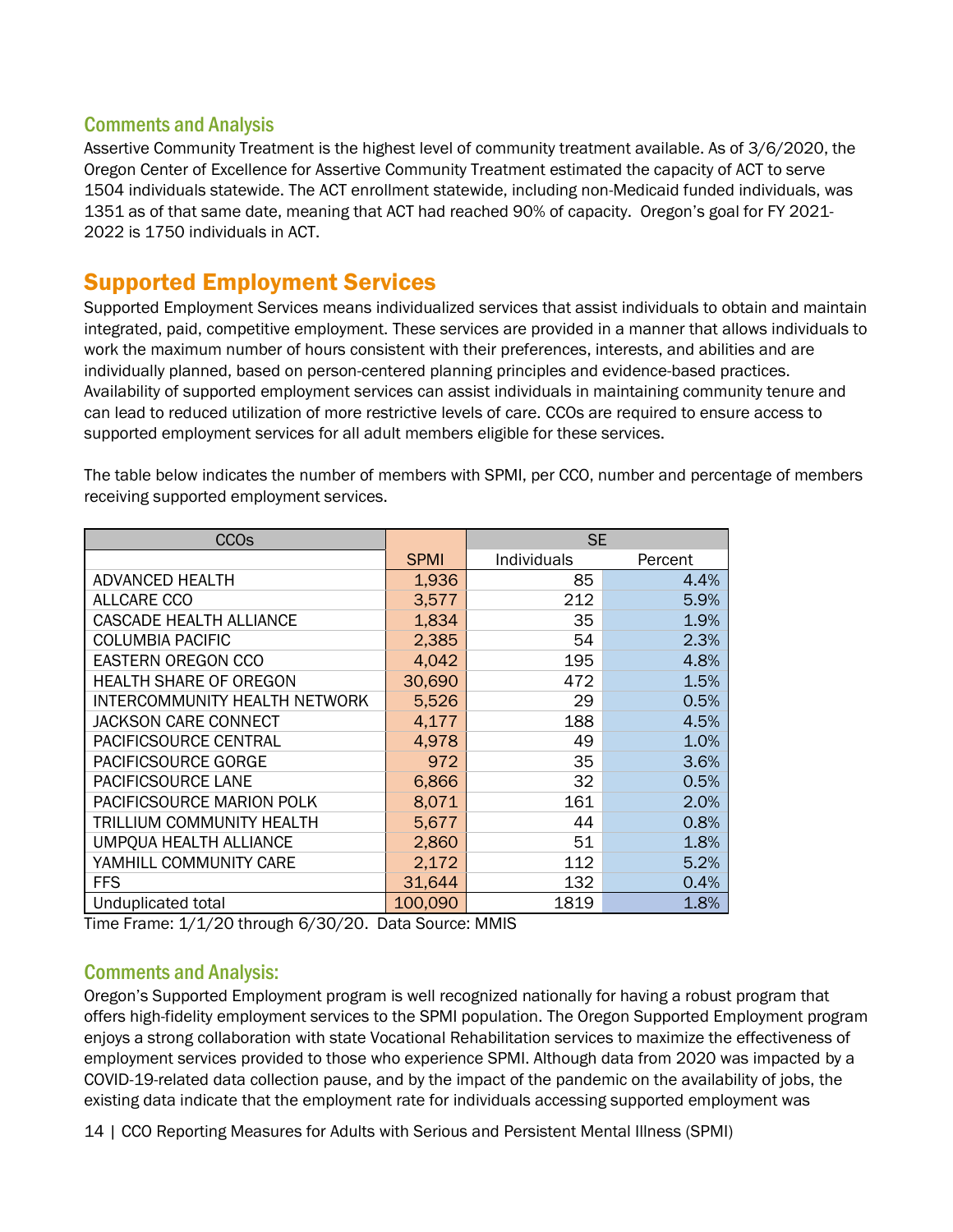approximately 40%. Additionally, there was a significant increase of new job starts in the third quarter of 2020, from 216 job starts in quarter two, to 314 job starts in quarter four.

# <span id="page-14-0"></span>Peer Delivered Services

Availability of Peer Delivered Services (PDS) can assist individuals in maintaining community tenure and can lead to reduced utilization of more restrictive levels of care. CCOs are required to inform members and encourage utilization of PDS, including Peer Support Specialist, Peer Wellness Specialist, Family Support Specialist, Youth Support Specialist, or other Peer Specialist. CCOs are required to provide members with information, including a description of PDS and how to access it, a description of the types of PDS providers, an explanation of the role of the PDS provider and ways that PDS can enhance members' care.

The table below identifies the number of members with SPMI, per CCO, and the number and percentage of members receiving PDS.

| CCO <sub>S</sub>                     |             | <b>PEER</b>    |         |  |  |
|--------------------------------------|-------------|----------------|---------|--|--|
|                                      | <b>SPMI</b> | <b>Numbers</b> | Percent |  |  |
| <b>ADVANCED HEALTH</b>               | 1,936       | 81             | 4.2%    |  |  |
| ALLCARE CCO                          | 3,577       | 180            | 5.0%    |  |  |
| <b>CASCADE HEALTH ALLIANCE</b>       | 1,834       | 144            | 7.9%    |  |  |
| <b>COLUMBIA PACIFIC</b>              | 2,385       | 88             | 3.7%    |  |  |
| <b>EASTERN OREGON CCO</b>            | 4,042       | 243            | 6.0%    |  |  |
| HEALTH SHARE OF OREGON               | 30,690      | 1,988          | 6.5%    |  |  |
| <b>INTERCOMMUNITY HEALTH NETWORK</b> | 5,526       | 151            | 2.7%    |  |  |
| <b>JACKSON CARE CONNECT</b>          | 4,177       | 199            | 4.8%    |  |  |
| PACIFICSOURCE CENTRAL                | 4,978       | 585            | 11.8%   |  |  |
| <b>PACIFICSOURCE GORGE</b>           | 972         | 80             | 8.2%    |  |  |
| PACIFICSOURCE LANE                   | 6,866       | 383            | 5.6%    |  |  |
| PACIFICSOURCE MARION POLK            | 8,071       | 437            | 5.4%    |  |  |
| TRILLIUM COMMUNITY HEALTH            | 5,677       | 393            | 6.9%    |  |  |
| UMPQUA HEALTH ALLIANCE               | 2,860       | 74             | 2.6%    |  |  |
| YAMHILL COMMUNITY CARE               | 2,172       | 167            | 7.7%    |  |  |
| <b>FFS</b>                           | 31,644      | 751            | 2.4%    |  |  |
| Unduplicated total                   | 100,090     | 5595           | 5.6%    |  |  |

Time Frame: 1/1/20 through 6/30/20. Data Source: MMIS

#### Comments and Analysis

This data reflects the Medicaid billing codes for PDS, without differentiating what specific service has been provided. There are national measures regarding specific peer delivered services. OHA will investigate possible ways to compare the current data with national data.

Although this data reflects utilization of PDS Medicaid Billing Codes, Oregon has a robust system of Peer Delivered Services working outside of Medicaid Billing. This system operates in coordination with CCOs in community settings across the entire continuum of behavioral health care, from intervention to aftercare and long-term recovery. CCOs should consider using peers in as many settings as possible, including outreach into the community. In addition, OHA urges CCOs to use peer-led programs in the state. CCOs should aim for connecting consumers with a peer as soon as service delivery begins and ensure consumers are able to contact their assigned peers even at times when they cannot reach their behavioral health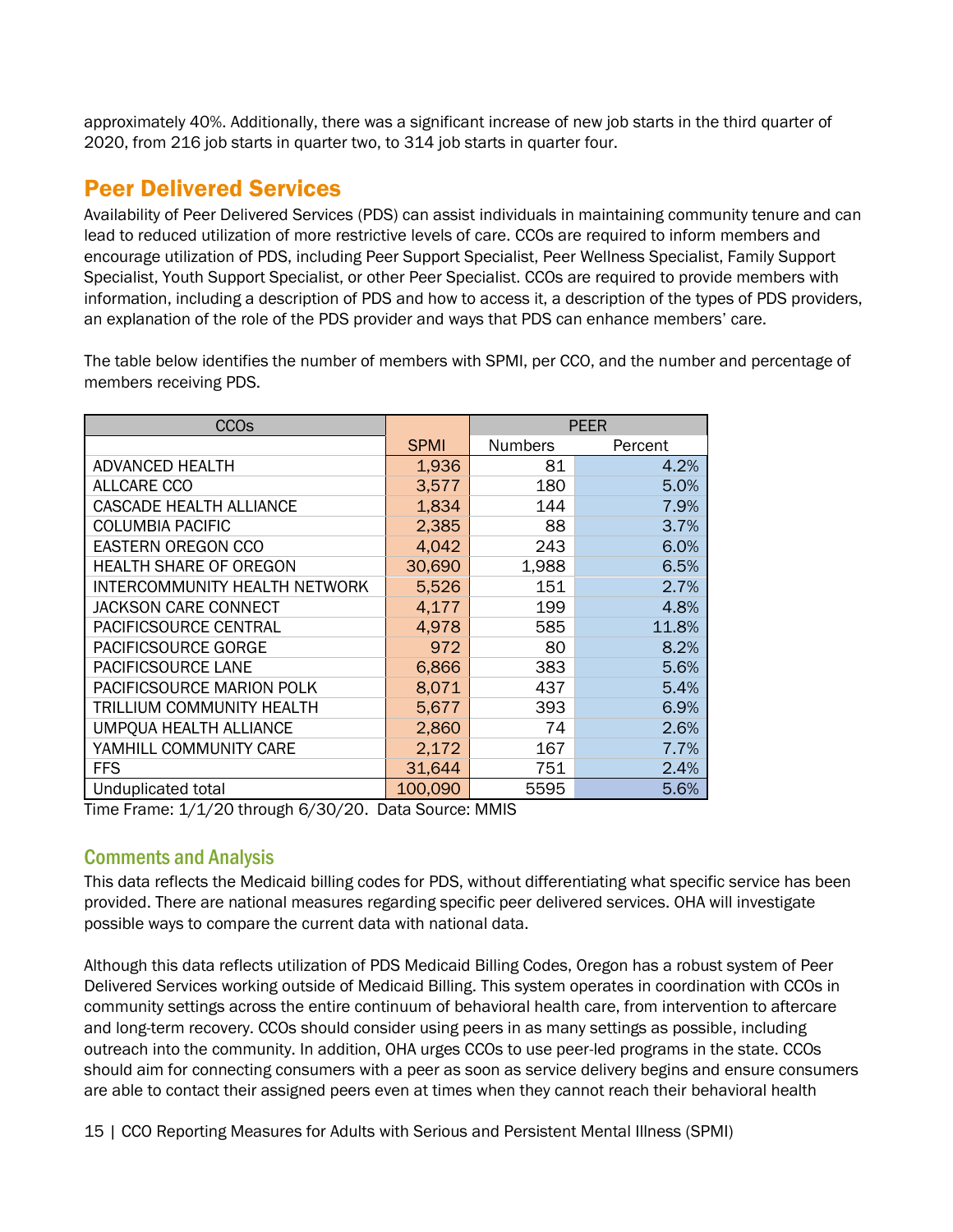provider. OHA is working with CCOs, counties and Oregon's PDS network to integrate and incentivize the coordination of peer-delivered services. The OHA Health Systems Division (HSD) recognizes the value of peer-delivered services in transforming a behavioral health system of care based on recovery. HSD works with consumers, survivors, stakeholders and Oregon's peer network to:

- Develop strategies to increase the use and availability of peer-delivered services (PDS) in collaboration with local CMHP, local mental health authority (LMHA), harm reduction programs, and hospitals.
- Identify ways to establish value-based payment methodology for programs that use peers for outreach and engagement.
- Influence health policy and improve enrollment and use of peers in expanded insurance options and integrated health care programs.
- Promote the development of PDS training programs and certified peers representing Oregon's diverse population, including those with military experience and young adults, and
- Incorporate training among contracted providers and their staff on how to work in partnership with peers while delivering services.

OHA has implemented multi-dimensional projects toward the above goals across the state. This includes internal support and development as well as facilitation of community partnerships to include the breadth and depth of expertise within the field of PDS across Oregon. OHA will be coordinating with CCOs' Traditional Health Worker Liaisons, a new contract requirement in 2020, to meet the above goals, track data of PDS, and coordinate care between CCO and community based, RCO (Recovery Community Organizations) and PRO (Peer Run Organizations), settings.

# <span id="page-15-0"></span>Acute Care Psychiatric Hospital

CCOs are required to provide acute inpatient hospital psychiatric care for members who do not meet the criteria for long-term psychiatric care and for whom it is medically appropriate. This measure can inform system partners about patterns of Acute Care Psychiatric Hospital (ACPH) utilization among different CCOs and can inform regarding gaps in outpatient services. CCOs were told to report the number of CCO members admitted to ACPHs for a mental health diagnosis, and to provide the percentage of such persons among adult CCO members with an SPMI.

The table below identifies the number of members with SPMI, per CCO, and the number and percentage of members admitted to ACPHs for a mental health diagnosis.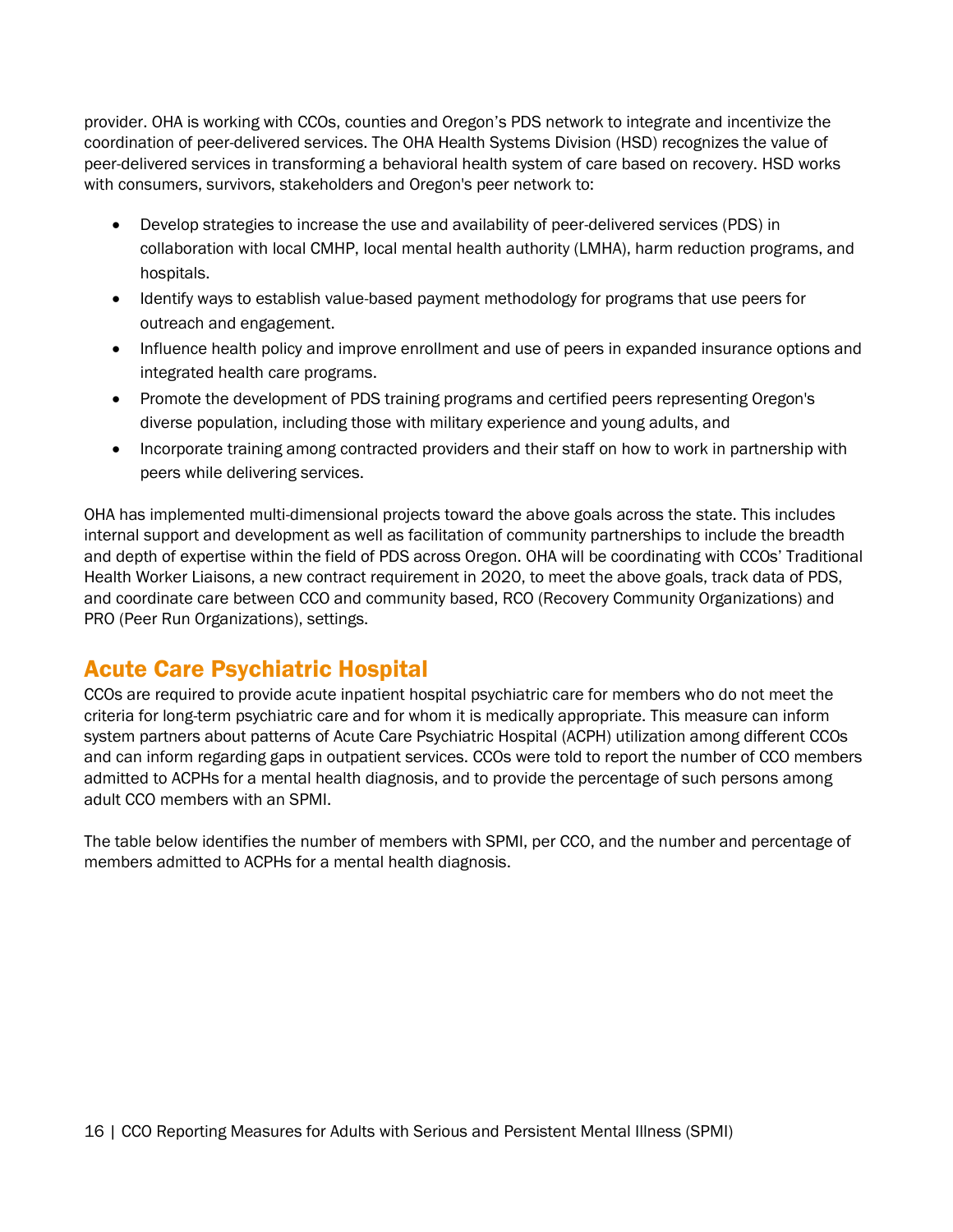#### Comments and Analysis

Cascade Health Alliance (CHA) has the lowest utilization of ACPHs at 0.4%, and Health Share of Oregon the highest, at 4.5%. It is unclear from the data submitted whether more rural CCOs, such as CHA, have less demand per capita than larger CCOs, or if lack of inpatient resources requires utilization of alternative strategies. More information is needed from CCOs to understand whether individuals who are not going into acute psychiatric care facilities are receiving alternative care elsewhere or not receiving care at all. For those CCOs who are successfully diverting individuals from acute psychiatric care, they can highlight their successful strategies in their Comprehensive Behavioral Health Plan. In addition, information around how CCOs are working with local crisis hotlines and services overseen by CMHPs to reduce burden on acute care for mental health crisis.

| <b>CCO Names</b>               | <b>SPMI</b> | <b>ADMISSIONS</b> |         |  |
|--------------------------------|-------------|-------------------|---------|--|
|                                |             | Individuals       | Percent |  |
| <b>ADVANCED HEALTH</b>         | 1,936       | 63                | 3.3%    |  |
| <b>ALLCARE CCO</b>             | 3,577       | 50                | 1.4%    |  |
| <b>CASCADE HEALTH ALLIANCE</b> | 1,834       | 7                 | 0.4%    |  |
| <b>COLUMBIA PACIFIC</b>        | 2,385       | 79                | 3.3%    |  |
| <b>EASTERN OREGON CCO</b>      | 4,042       | 39                | 1.0%    |  |
| <b>HEALTH SHARE OF OREGON</b>  | 30,690      | 1396              | 4.5%    |  |
| INTERCOMMUNITY HEALTH NETWORK  | 5,526       | 122               | 2.2%    |  |
| <b>JACKSON CARE CONNECT</b>    | 4,177       | 106               | 2.5%    |  |
| PACIFICSOURCE CENTRAL          | 4,978       | 155               | 3.1%    |  |
| PACIFICSOURCE GORGE            | 972         | 13                | 1.3%    |  |
| PACIFICSOURCE LANE             | 6,866       | 184               | 2.7%    |  |
| PACIFICSOURCE MARION POLK      | 8,071       | 188               | 2.3%    |  |
| TRILLIUM COMMUNITY HEALTH      | 5,677       | 195               | 3.4%    |  |
| <b>UMPOUA HEALTH ALLIANCE</b>  | 2,860       | 45                | 1.6%    |  |
| YAMHILL COMMUNITY CARE         | 2,172       | 67                | 3.1%    |  |
| <b>FFS</b>                     | 31,644      | 642               | 2.0%    |  |
| <b>Duplicated total</b>        | 117,407     | 3,351             | na      |  |
| <b>Unduplicated total</b>      | 100,090     | 3253              | 3.3%    |  |

# <span id="page-16-0"></span>Warm Handoffs from Acute Care Psychiatric Hospital

CCOs are required to provide every patient discharged from an ACPH with a warm handoff to a community case manager, peer, or other community provider prior to discharge. CCOs were told to report the number of CCO members discharged from ACPHs with documentation of warm handoffs, and the percentage of those persons among adult CCO members with an SPMI. This measure can inform system partners about how well CCOs and community partners coordinate continuing care after discharge from an ACPH.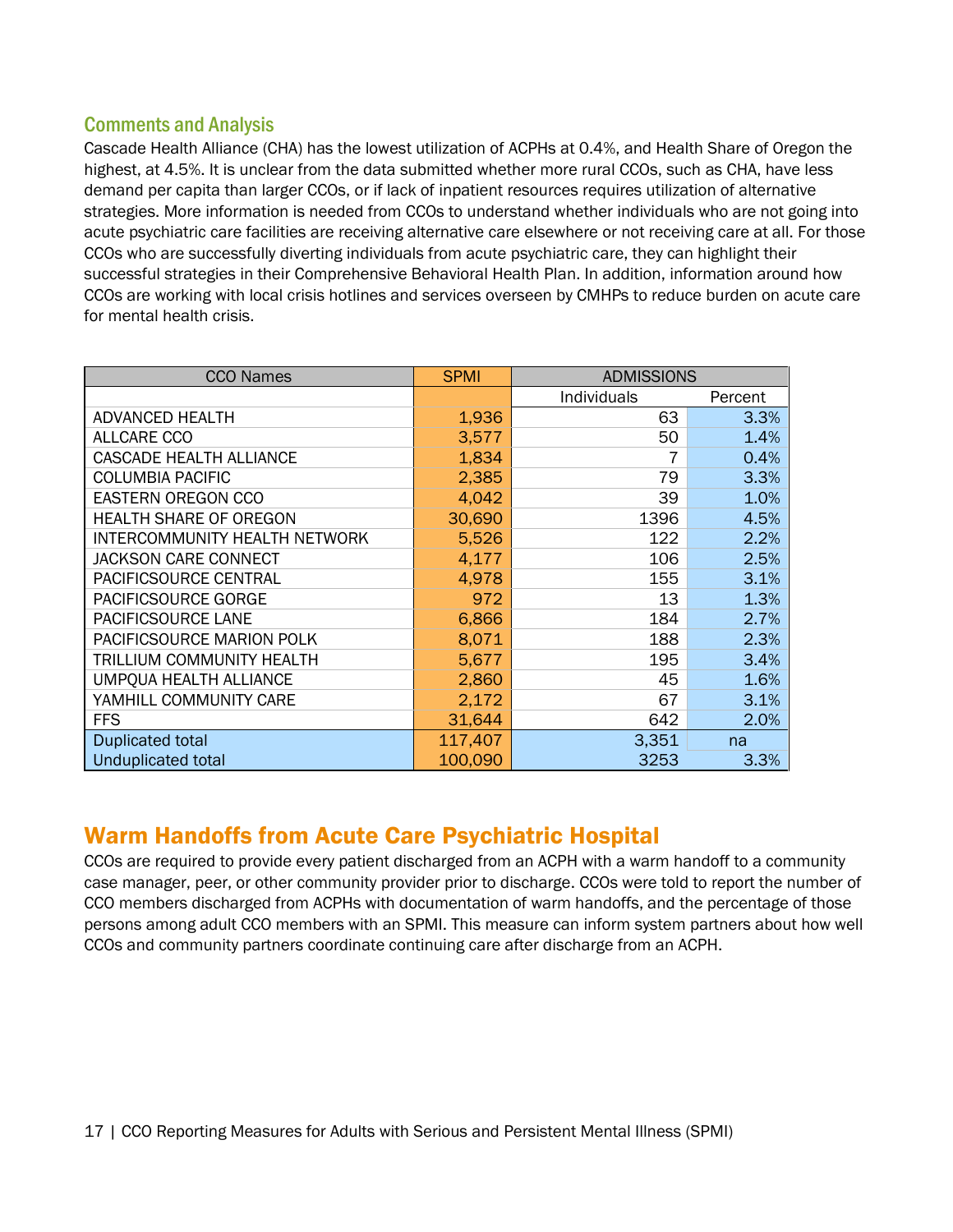

Time Frame: 1/1/20 through 6/30/20 Data Source: Healthinsight Assure

## Comments and Analysis

This data is aggregated for the data collection period. OHA is working with its contractor to sort this information by CCO in subsequent reports. Data is collected by the hospital and provides an overall rate for warm handoffs from an ACPH to a community provider. In the first quarter of 2020, warm handoffs were offered 49% of the time and accepted 43.1% of the time. The second quarter saw fewer reported warm handoffs, likely due to the impact of pandemic restrictions. In the second quarter, warm handoffs were offered to only 37.8%, and accepted by 31.4%. The percentages were very close to those in the first quarter. CCOs received technical assistance from OHA on what are some ways CCOs can coordinate with community providers, CMHPs, and peers to ensure warm handoff. CCOs should work with their local partners to identify where in the process there have been gaps that led to lower warm handoff rates. Low warm handoff rates can be a critical driver of higher ED utilization, and repeat incidents of MH crisis including self-harm and suicide. CCOs should utilize every possible tool including virtual interaction with providers to ensure warm handoff from acute care settings.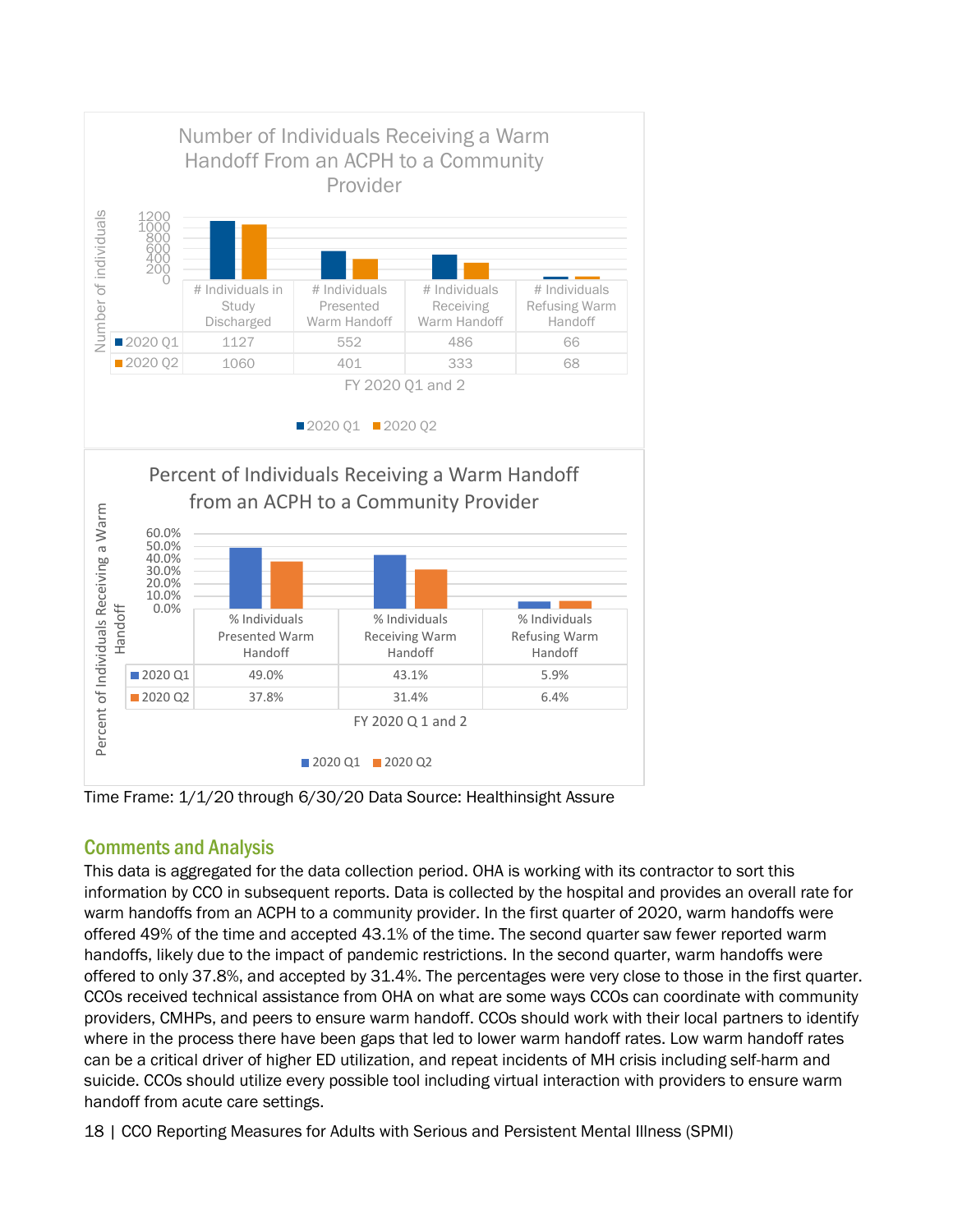# <span id="page-18-0"></span>Follow-up Visits

CCOs are required to ensure that members receive a follow-up visit with a CMHP within seven days of discharge from an ACPH.

This measure is a long-standing Healthcare Effectiveness and Data Information Set (HEDIS) measure to assess how comprehensively post discharge engagement occurs across CCOs. The table below identifies CCO members discharged from ACPHs who received a follow-up visit within seven days.

|                                      | Individuals        |          |         |  |
|--------------------------------------|--------------------|----------|---------|--|
|                                      | Members discharged |          |         |  |
| <b>CCO</b>                           | from ACPFs         | visit 7d | rate 7d |  |
| <b>ADVANCED HEALTH</b>               | 75                 | 50       | 66.7%   |  |
| ALLCARE HEALTH PLAN                  | 54                 | 47       | 87.0%   |  |
| CASCADE HEALTH ALLIANCE              | 12                 | 11       | 91.7%   |  |
| <b>COLUMBIA PACIFIC</b>              | 88                 | 67       | 76.1%   |  |
| EASTERN_OREGON                       | 53                 | 35       | 66.0%   |  |
| HEALTHSHARE OF OREGON                | 1450               | 1010     | 69.7%   |  |
| INTERCOMMUNITY HEALTH NETWORK        | 124                | 102      | 82.3%   |  |
| JACKSON CARE CONNECT                 | 115                | 92       | 80.0%   |  |
| PACIFICSOURCE CENTRAL                | 140                | 119      | 85.0%   |  |
| PACIFICSOURCE LANE                   | 166                | 142      | 85.5%   |  |
| PACIFICSOURCE MARIONPOLK             | 190                | 125      | 65.8%   |  |
| PACIFIC SOURCE COLUMBIA GORGE REGION | 17                 | 13       | 76.5%   |  |
| TRILLIUM                             | 193                | 160      | 82.9%   |  |
| UMPOUA HEALTH ALLIANCE               | 41                 | 34       | 82.9%   |  |
| YAMHILL COMMUNITY CARE               | 76                 | 56       | 73.7%   |  |
| Total of CCOs                        | 2794               | 2063     | 73.8%   |  |
| <b>FFS</b>                           | 242                | 119      | 49.2%   |  |
| Total of CCO and FFS                 | 3036               | 2182     | 71.9%   |  |

#### Individuals Receiving 7 Day Follow-Up After Hospitalization for Mental Illness

Time Period: 1/1/20 through 6/30/20. Data Source: MMIS

#### Comments and Analysis

The statewide cumulative average for this measure is 71.9%. Cascade Health Alliance had the highest percentage of 7 day follow up at 91.7%, but also had the smallest number of individuals hospitalized. OHA, CCOs, CMHPs, and LMHAs should continue to work towards establishing how follow up services within seven days after discharge can be improved.

# <span id="page-18-1"></span>Housing Services

CCOs are required to coordinate with community partners to ensure members who are homeless and who have had two or more readmissions to an ACPH in a six-month period are connected to a housing agency or behavioral health agency to ensure these members are linked to housing in an integrated setting, consistent with the member's treatment goals, clinical needs and informed choice. The CCO is required to work with OHA and the CMHPs to ensure that members who are discharged from an ACPH are discharged to housing that meets the individuals' immediate need for housing. CCOs are required to work with ACPHs in the development of each individual's housing assessment. The housing assessment will be documented in a plan for integrated housing that is part of the individual's discharge plan, and will be based on the member's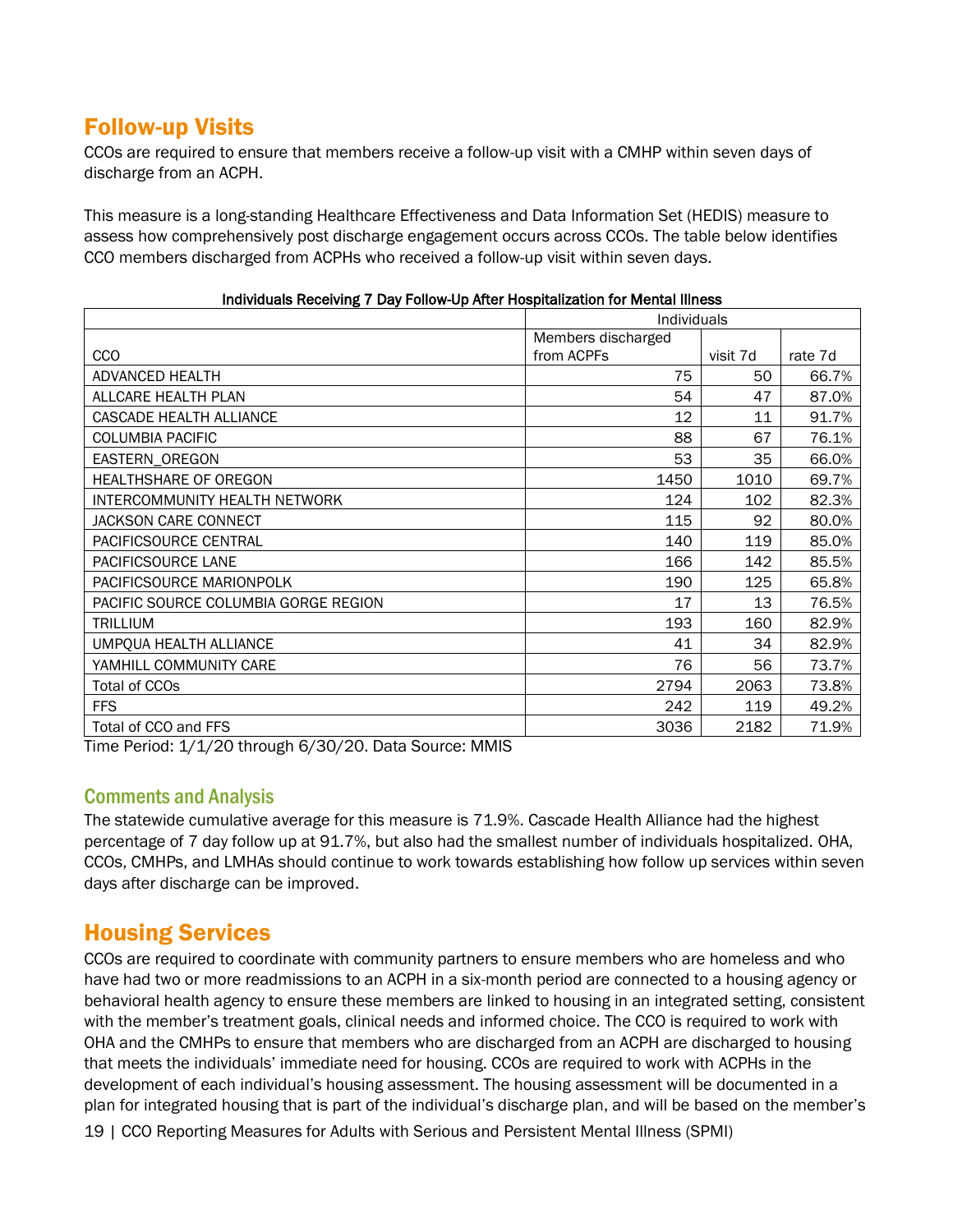treatment goals, clinical needs, and informed choice. The CCO is required to notify, or require the ACPH to notify, the community provider to facilitate the implementation of the plan for housing.

This measure gauges how effectively the CCOs and other system partners address social determinants of health, specifically housing. This measure identifies the number of members discharged from ACPHs who are homeless, that are connected to a housing provider with an appropriate documented housing assessment, as well as the percentage of such persons among CCO members discharged from ACPHs. For FY 2020, 9,231 individuals, or 89.2% of those discharged had a housing plan upon discharge.

## Comments and Analysis

Currently housing status is not routinely and uniformly collected across CCOs, making it difficult to report on the percent of homeless members across the state. However, when homelessness or housing insecurity is noted in the treatment, housing plans are noted upon discharge for individuals. In order to have a clearer sense of housing status and compelling need to address housing supports, CCOs will need to track risk for homelessness overall. Efforts to do so are currently underway, as a Social Determinant of Health Quality Metric, to explore uniform data collection around this information.

Even with robust data collection and discharge planning, however, we anticipate barriers, given the extreme shortage of housing and residential facilities across the state. OHA continued to explore collaborative efforts with Oregon Housing and Community Service to pursue these needs. OHA continues to collaborate with CCOs to develop ongoing guidance information. CCOs should analyze gaps in services and implement mitigation strategies.

# <span id="page-19-0"></span>Acute Care Psychiatric Hospital Readmissions

CCOs were told to report the number of members discharged from ACPHs who are readmitted in 30 days and 180 days, as well as the percentage of those members among CCO members discharged from ACPHs. Duplicated totals mean individuals had more than one event. 180-day numbers are not available due to data lag and are blacked out.

| CCO Names                     | <b>SPMI</b> | <b>ADMISSIONS</b> |      | <b>DISCHARGES</b> |      |     | Readmits<br>within 30 days |
|-------------------------------|-------------|-------------------|------|-------------------|------|-----|----------------------------|
|                               |             |                   |      |                   |      |     |                            |
| ADVANCED HEALTH               | 1,936       | 63                | 3.3% | 63                | 3.3% | 6   | 9.5%                       |
| ALLCARE CCO                   | 3,577       | 50                | 1.4% | 50                | 1.4% | 9   | 18.0%                      |
| CASCADE HEALTH ALLIANCE       | 1,834       | 7                 | 0.4% | $\overline{7}$    | 0.4% | 1   | 14.3%                      |
| <b>COLUMBIA PACIFIC</b>       | 2,385       | 79                | 3.3% | 77                | 3.2% | 8   | 10.4%                      |
| EASTERN OREGON CCO            | 4,042       | 39                | 1.0% | 39                | 1.0% | 4   | 10.3%                      |
| <b>HEALTH SHARE OF OREGON</b> | 30,690      | 1396              | 4.5% | 1387              | 4.5% | 202 | 14.6%                      |
| INTERCOMMUNITY HEALTH NETWORK | 5,526       | 122               | 2.2% | 122               | 2.2% | 19  | 15.6%                      |
| JACKSON CARE CONNECT          | 4,177       | 106               | 2.5% | 106               | 2.5% | 10  | 9.4%                       |
| <b>PACIFICSOURCE CENTRAL</b>  | 4,978       | 155               | 3.1% | 150               | 3.0% | 34  | 22.7%                      |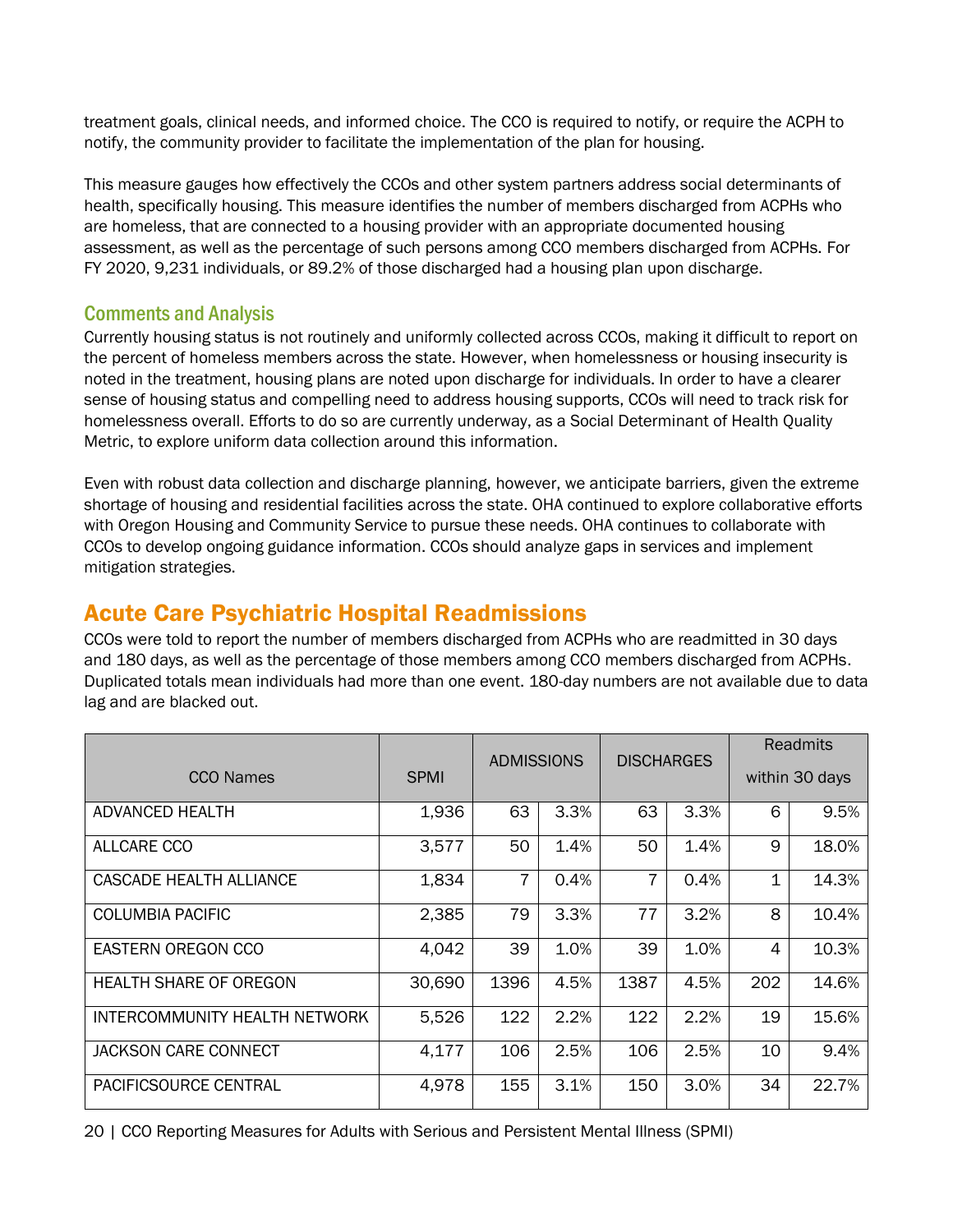| <b>PACIFICSOURCE GORGE</b>       | 972     | 13   | 1.3% | 13   | 1.3% | 1   | 7.7%  |
|----------------------------------|---------|------|------|------|------|-----|-------|
| <b>PACIFICSOURCE LANE</b>        | 6,866   | 184  | 2.7% | 179  | 2.6% | 29  | 16.2% |
| PACIFICSOURCE MARION POLK        | 8,071   | 188  | 2.3% | 185  | 2.3% | 24  | 13.0% |
| <b>TRILLIUM COMMUNITY HEALTH</b> | 5,677   | 195  | 3.4% | 193  | 3.4% | 19  | 9.8%  |
| UMPQUA HEALTH ALLIANCE           | 2,860   | 45   | 1.6% | 45   | 1.6% | 4   | 8.9%  |
| YAMHILL COMMUNITY CARE           | 2,172   | 67   | 3.1% | 67   | 3.1% | 6   | 9.0%  |
| <b>FFS</b>                       | 31,644  | 642  | 2.0% | 628  | 2.0% | 43  | 6.8%  |
| Unduplicated total               | 100,090 | 3253 | 3.3% | 3217 | 3.2% | 417 | 13.0% |

Note: The readmits within 180 days cannot be calculated because there was insufficient follow up period. Time Frame: 1/1/20 through 6/30/20. Data Source: MMIS

#### Comments and Analysis:

The statewide rate for readmission to an ACPH at 30 days is 13%. 180-day readmission rates are unavailable due to data lag. For the 30-day measure, re-admission rates to ACPHs for CCO members ranged from 7.7% (PacificSource Columbia Gorge) to 22.7% (PacificSource Central Oregon). The lowest re-admission rates overall, at 6.8%, were for individuals who are Fee for Service (FFS) and not followed by a managed care entity.

Readmissions to ACPHs for adults with SPMI can be an indicator of inadequate care in community settings. Readmissions can result from barriers to access, lack of services, inadequate case management, or inadequate engagement on the part of community providers. Improving community services is a good way to lower readmission rates to ACPHs. Readmission to acute care can be an indication of gaps in care coordination, gaps in warm handoffs where needed, or a lack of connection of individuals to social services workers/community resources/community providers such as primary care providers. This data shows that there is room for growth in collaborative relationship between the CCO, hospitals, CMHPs including the crisis system, and peer-delivered Services. CCOs should identify if delays or gaps in follow-up are due to lack of adequate health information technology. OHA will work with CCOs to understand challenges and issues affecting readmission rates.

# <span id="page-20-0"></span>Emergency Departments

CCO's behavioral health services are required to address the following key areas: reduce visits to emergency departments (ED), reduce repeat visits to EDs, reduce the length of time members spend in the ED, ensure members are contacted and offered services to prevent utilization of the ED, and ensure members with SPMI have appropriate connection to community-based services after leaving ED with follow-up visits from an intensive care coordinator within three days. CCOs are required to work with hospitals on strategies to reduce ED utilization and to work with CMHPs and OHA to develop and implement plans to better meet the needs of members in less institutional community settings and to reduce recidivism to the ED for behavioral health reasons. When an adult with SPMI visits the ED, this is sometimes an indication that the individual was not receiving, or not benefiting from, community services and supports. Community services and supports may prevent crises or allow for earlier intervention and potential avoidance or mitigation of a crisis. A decreased rate of emergency department visits can be an indicator that individuals are having their mental health treatment needs met in the community.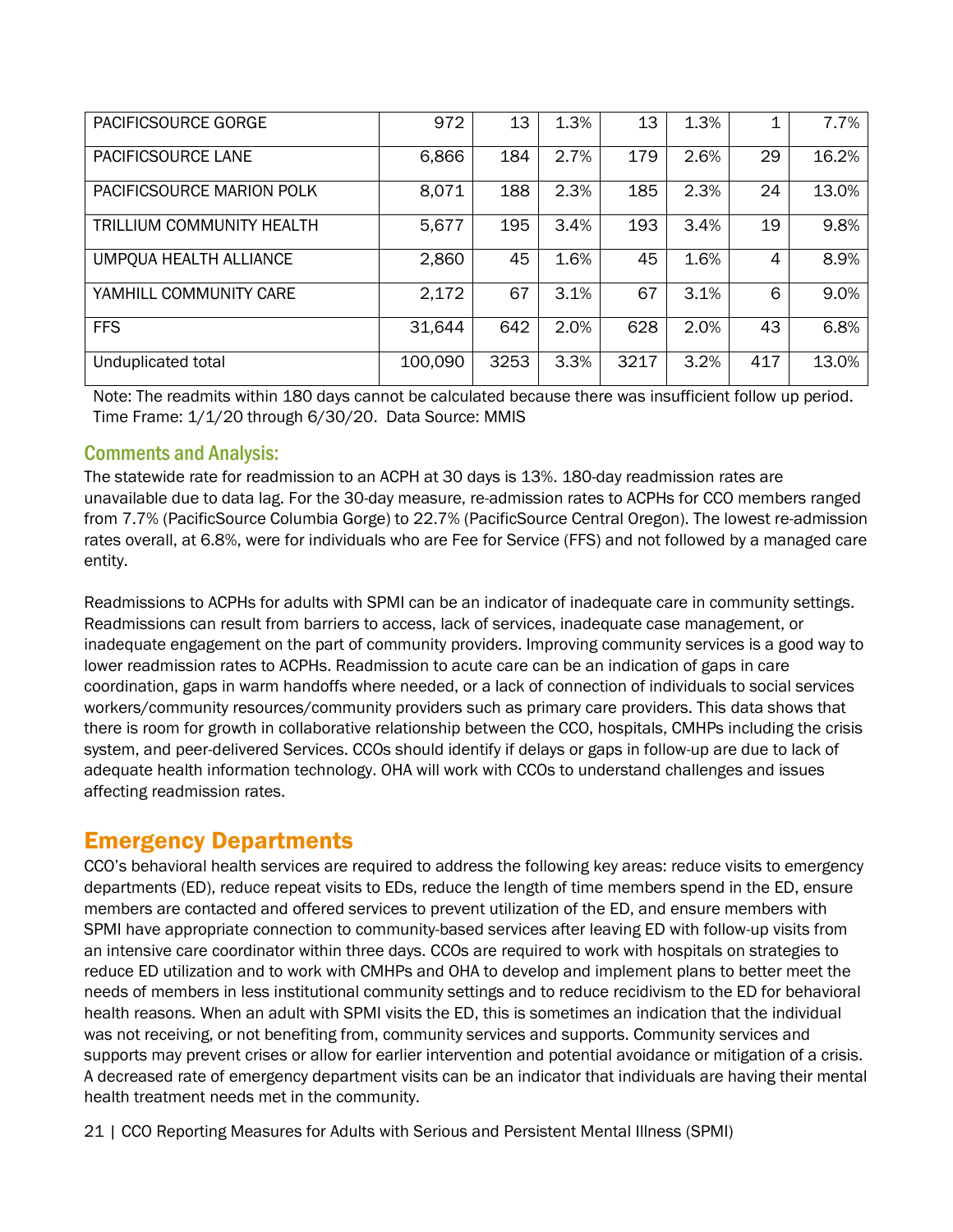The table below shows the number of CCO members admitted to the ED for a mental health diagnosis, as well as the percentage of those members among adult CCO members with an SPMI.

| DOJ MEASURE 41: Rate of ED Visits for Psychiatric Reasons BY CCO: 1 Jul 2019 THROUGH 30 Jun 2020                |                  |              |               |      |
|-----------------------------------------------------------------------------------------------------------------|------------------|--------------|---------------|------|
|                                                                                                                 | Individuals with | total member | <b>ED</b>     |      |
| <b>NAME</b>                                                                                                     | <b>SPMI</b>      | months       | <b>Visits</b> | Rate |
| <b>ADVANCED HEALTH</b>                                                                                          | 165              | 163,162      | 252           | 1.54 |
| <b>ALLCARE CCO</b>                                                                                              | 243              | 375,139      | 334           | 0.89 |
| <b>CASCADE HEALTH ALLIANCE</b>                                                                                  | 74               | 138,587      | 125           | 0.90 |
| <b>COLUMBIA PACIFIC</b>                                                                                         | 153              | 192,455      | 214           | 1.11 |
| <b>EASTERN OREGON CCO</b>                                                                                       | 223              | 339,507      | 306           | 0.90 |
| <b>FEE-FOR-SERVICE (FFS)</b>                                                                                    | 1683             | 114,9483     | 2594          | 2.26 |
| <b>HEALTH SHARE OF OREGON</b>                                                                                   | 2642             | 2,381,036    | 5056          | 2.12 |
| <b>INTERCOMMUNITY HEALTH NETWORK</b>                                                                            | 303              | 419,322      | 463           | 1.10 |
| <b>JACKSON CARE CONNECT</b>                                                                                     | 205              | 277,378      | 337           | 1.21 |
| <b>PACIFICSOURCE CENTRAL</b>                                                                                    | 349              | 354,325      | 508           | 1.43 |
| <b>PACIFICSOURCE GORGE</b>                                                                                      | 55               | 78,456       | 67            | 0.85 |
| <b>PACIFICSOURCE LANE</b>                                                                                       | 209              | 200,424      | 277           | 1.38 |
| <b>PACIFICSOURCE MARION POLK *</b>                                                                              | 278              | 319,331      | 393           | 1.23 |
| PRIMARYHEALTH JOSEPHINE CO CCO **                                                                               | 22               | 41,476       | 29            | 0.70 |
| TRILLIUM COMMUNITY HEALTH                                                                                       | 682              | 513,482      | 1054          | 2.05 |
| <b>UMPQUA HEALTH ALLIANCE</b>                                                                                   | 256              | 215,289      | 420           | 1.95 |
| WILLAMETTE VALLEY COMM. HEALTH **                                                                               | 315              | 315,699      | 439           | 1.39 |
| YAMHILL COMMUNITY CARE                                                                                          | 188              | 174,613      | 290           | 1.66 |
| Totals                                                                                                          |                  | 7,649,171    | 13158         | 1.72 |
| Data extracted from the Oregon MMIS/DSS Warehouse 5 Feb 2021                                                    |                  |              |               |      |
| based on ED claims found in OR0134309.T_UTIL_ER_CLMS_NS2 run on 5 Feb 2021<br>* Did not hold a contract in 2019 |                  |              |               |      |

\*\* Did not hold a contract in 2020

## Comments and Analysis

Currently the overall average rate is 1.72 ED visits per 1,000 member months. The CCO with the lowest ED utilization rate for the period was Primary Health of Josephine County with 0.7 visits per 1,000 member months. For CCOs, HealthShare of Oregon had the highest utilization for its members at 2.12 visits per 1,000 member months. The Fee for Service (FFS) group had the highest utilization at 2.26 visits per 1,000 member months. This group is not served by any managed care entity. This could indicate that being a CCO member reduces utilization of higher levels of care by providing more community-based supports. CCOs should use methods such as environmental scan to identify community-based resources and social determinants of health that lead to lower utilization of ED. This is an area where CCOs should also leverage the expertise of Peers for outreach and to be part of first line of contact for members with SPMI. Crisis stabilization centers are also a proven method of diverting individuals form ED. CCOs should engage in planning with OHA about how the 988 system can be leveraged to reduce ED visits.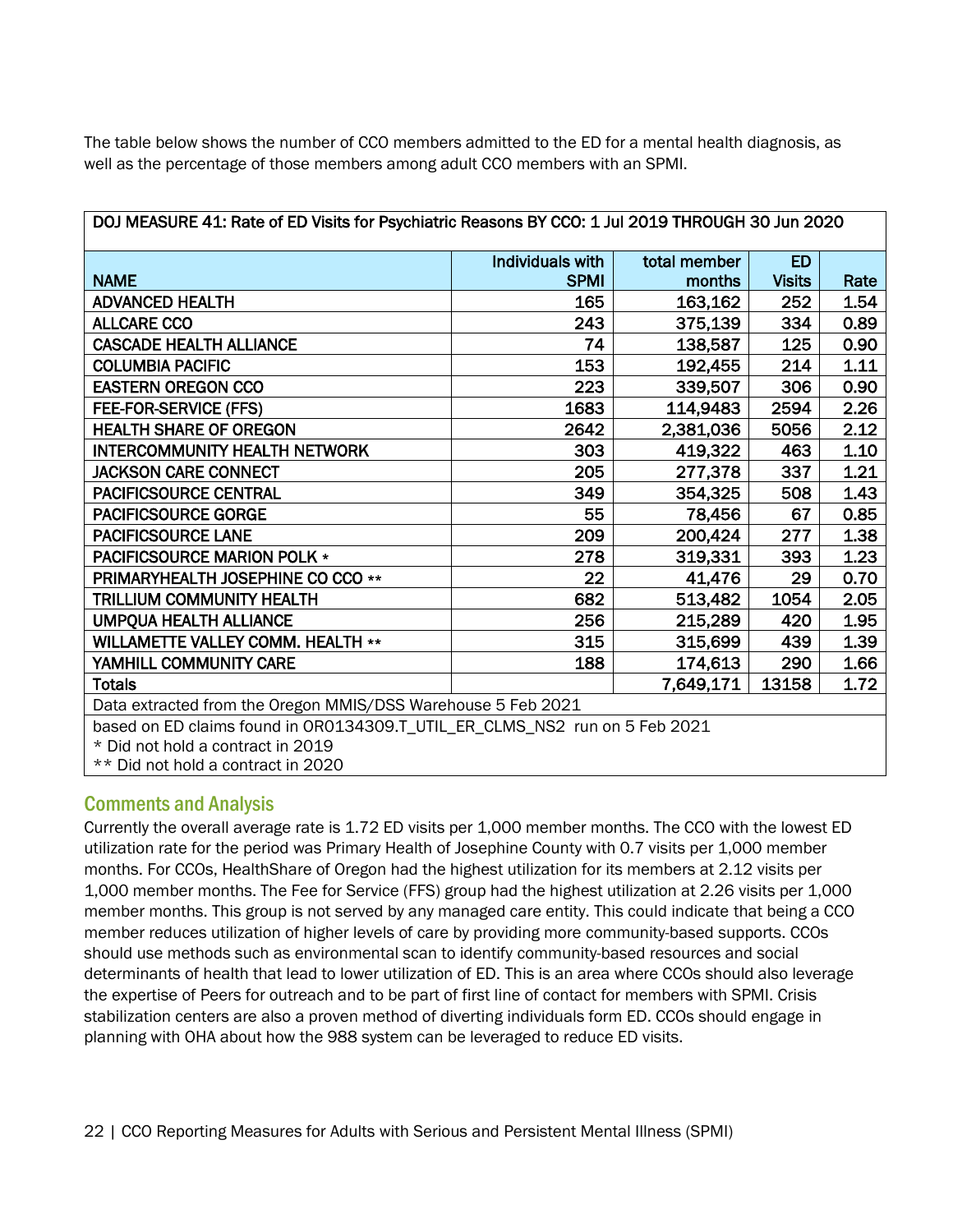# <span id="page-22-0"></span>**Summary**

The emergency measures undertaken to address COVID-19, as well as the impact of massive wildfires statewide in the Summer of 2020 produced a severe strain on Oregon's social services and physical and behavioral health services. Behavioral health services were especially affected. Staff and financial resources were diverted to provide needed care for COVID-19 patients.

In order to support Community Mental Health Programs (CMHP), providers, and contractors in meeting their community's needs, OHA waived certain data collection and reporting requirements so their personnel could provide needed emergency services. As such, certain data points are missing from this report. OHA is working on solutions to these issues and hopes to have processes in place by next year's report. OHA will issue revised guidance utilizing information obtained in this report to improve the usefulness of information obtained in subsequent reports.

OHA will meet with CCO Behavioral Health Directors to review the baseline data in this report and develop goals to improve behavioral health. OHA will continue to work with CCO Behavioral Health Directors to determine if these measures are adequately assessing access and quality of services.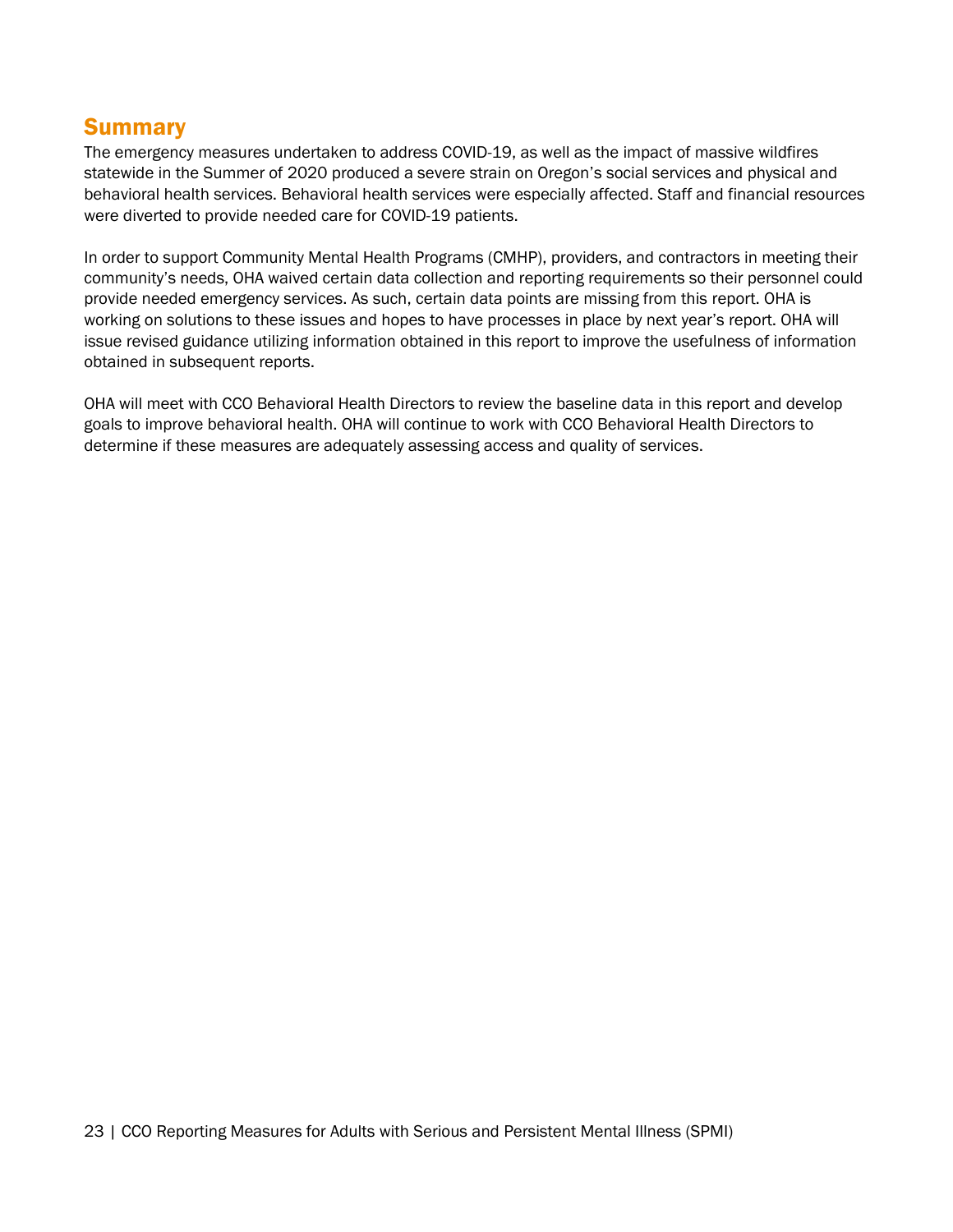# <span id="page-23-1"></span><span id="page-23-0"></span>Appendices Appendix A

Community Mental Health Programs and behavioral health providers were essential service providers during the COVID-19 emergency. In collaboration with the CMHPs, OHA temporarily suspended some data collection. Some of the data elements are not included in this report, as some of the data collection methodologies were not completed as resources were focused on the emergency response. Missing data elements in this report are:

- Network adequacy and provider capacity information
- The following behavioral health measures:
	- o Number and percentage of CCO members who, once determined Ready to Transition (RTT) by Oregon State Hospital (OSH), receive care coordination from CCO (for Assertive Community Treatment (ACT))
	- o Number and percentage of CCO members referred to ACT and meeting criteria for ACT
	- o Number and percentage of CCO members meeting criteria and accepted into ACT
	- o Number and percentage of CCO members accepted and admitted into ACT
	- o Number and percentage of denials to ACT
	- o Number and percentage of program denials reviewed for appropriateness by CCO
	- o Number and percentage of Notice of Action for Adverse Benefit Determination (NOABD) issued
	- $\circ$  Number and percentage of members discharged from ACPFs with documentation of linkages to appropriate behavioral and primary health care prior to discharge
- Data not currently captured by CCO for the following metrics:
	- o Number and percentage discharged from Oregon State Hospital (OSH) to Secure Residential Treatment Facilities (SRTF) and Acute Care Psychiatric Facilities (ACPF)
	- o Number and percentage of members admitted to Acute Care Psychiatric Facility (ACPF) within thirty (30) days and one hundred and eighty (180) days of discharge from OSH.
	- o Number and percentage of members receiving Secure Residential Treatment Services
	- o Number and percentage of members receiving Residential Treatment Services (non-Secure)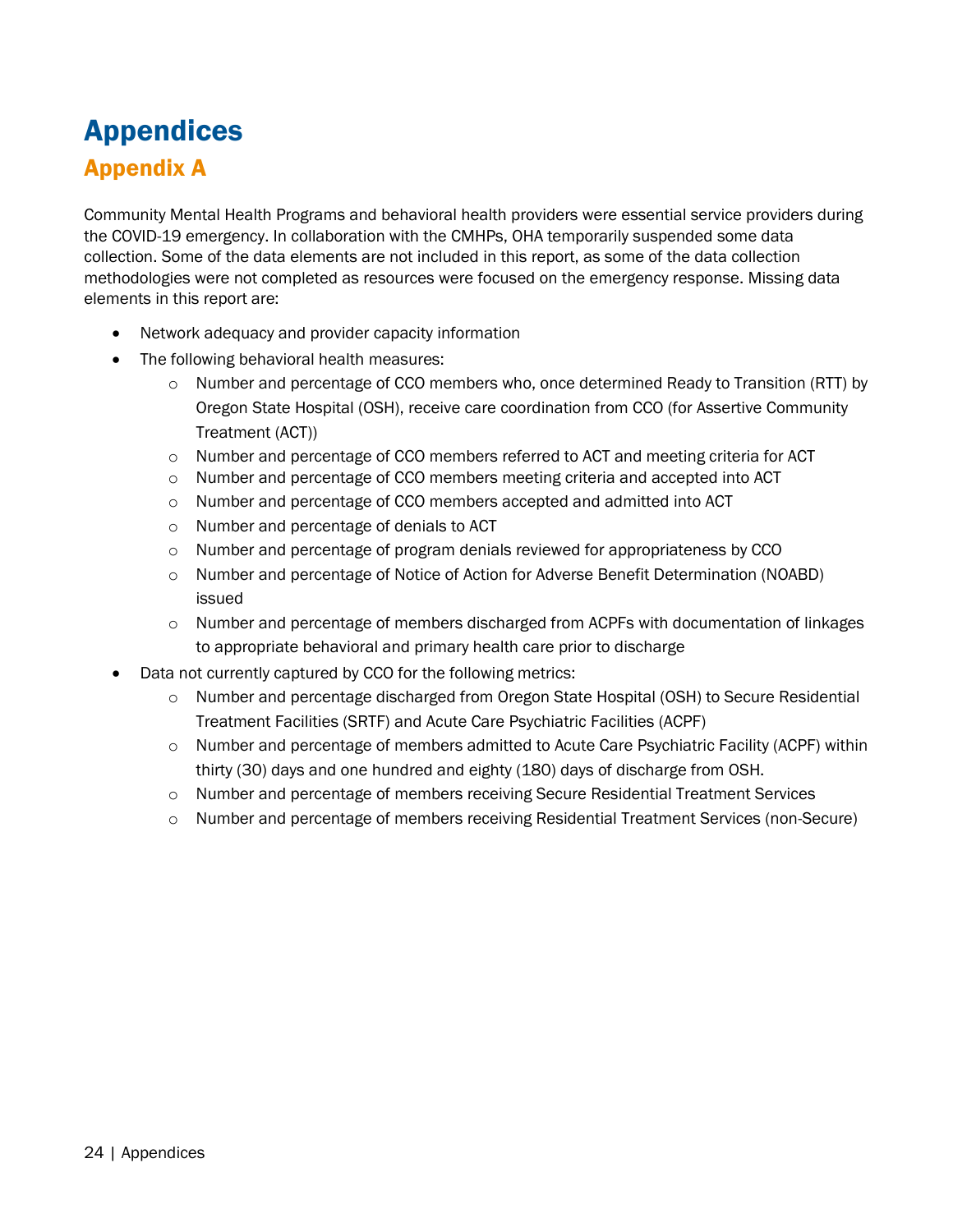# <span id="page-24-0"></span>Appendix B



Time Frame: 1/1/20 through 6/30/20 Data Source CCO submission, 2020 BH Report



Time Frame: 1/1/20 through 6/30/20 Data Source CCO submission, 2020 BH Report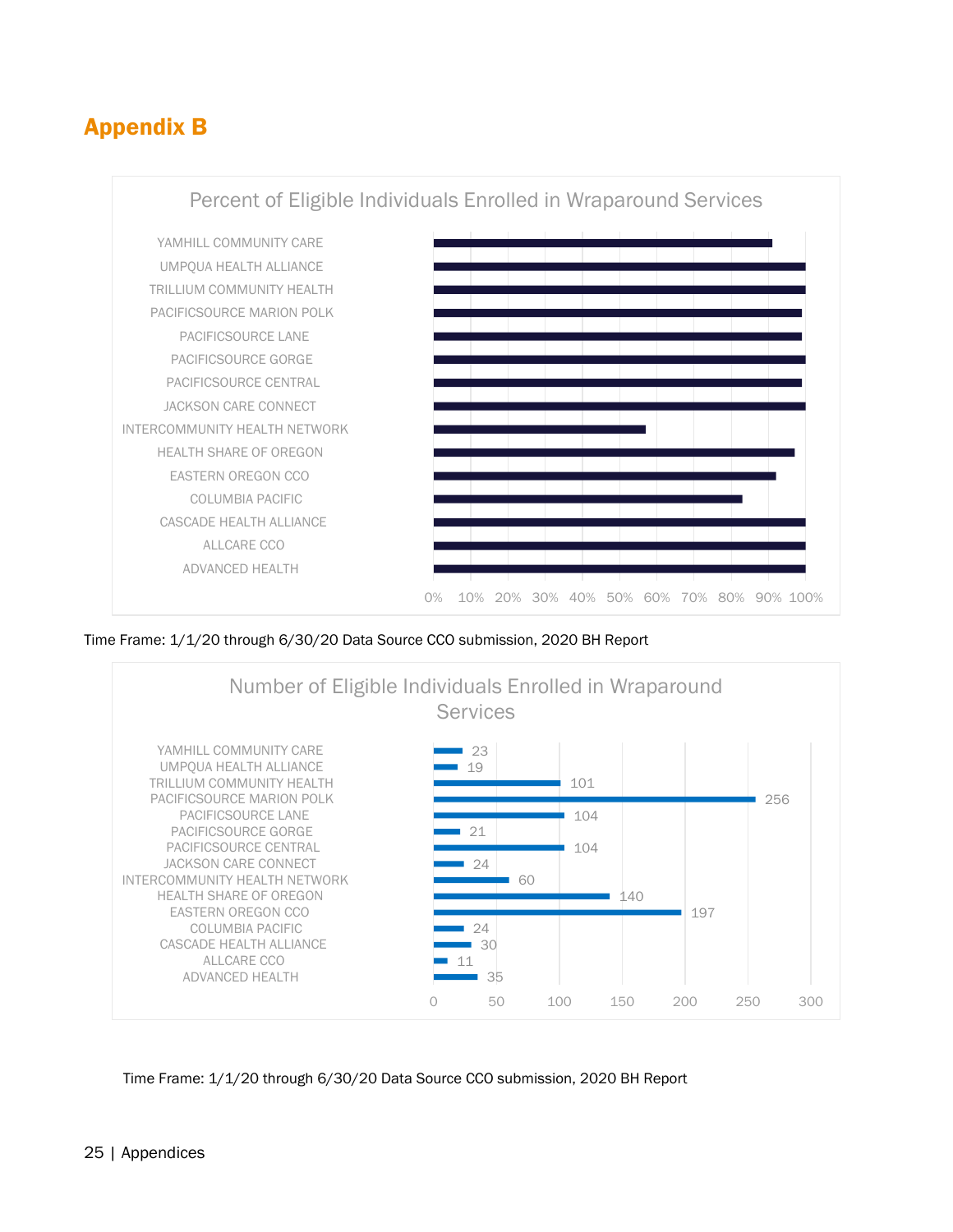|                                          | Wraparound<br>enrollment<br>race                                                                                                                                                                                                                                                                                                                  |
|------------------------------------------|---------------------------------------------------------------------------------------------------------------------------------------------------------------------------------------------------------------------------------------------------------------------------------------------------------------------------------------------------|
| ADVANCED<br><b>HEALTH</b>                | Unknown 31%<br>Caucasian 59%<br><b>Native American 3%</b><br>Hispanic 3%<br>Black 3%                                                                                                                                                                                                                                                              |
| ALLCARE CCO                              | White 90%<br>Native American/Alaska Native 10%                                                                                                                                                                                                                                                                                                    |
| <b>CASCADE HEALTH</b><br><b>ALLIANCE</b> | Unknown 83%<br>Other White 13%<br>Slavic 3%                                                                                                                                                                                                                                                                                                       |
| <b>COLUMBIA</b><br><b>PACIFIC</b>        | America Indian/Alaska Native 5%<br><b>Black or African American 5%</b><br>Other White 70%<br>Other Hispanic or Latino 15%<br>Tongan 5%                                                                                                                                                                                                            |
| <b>EASTERN OREGON</b><br>CCO             | White 93%<br><b>Native American 3%</b><br>Asian .05%<br>Black 1%<br>Other/multiple races 2%                                                                                                                                                                                                                                                       |
| <b>HEALTH SHARE OF</b><br>OREGON         | Declined to answer 11%<br>Other Asian 7%<br>Black or African American 11%<br>Other White 14%<br>Other race 14%<br>Other Hispanic/Latino 7%<br>Hispanic/Latino Mexican 3%<br>American Indian/Alaska native 3%<br>Alaska Native 3%<br>Other American Indian/Alaska native 7%<br>American Indian 7%<br>Other Pacific Islander 3%<br><b>Blank 11%</b> |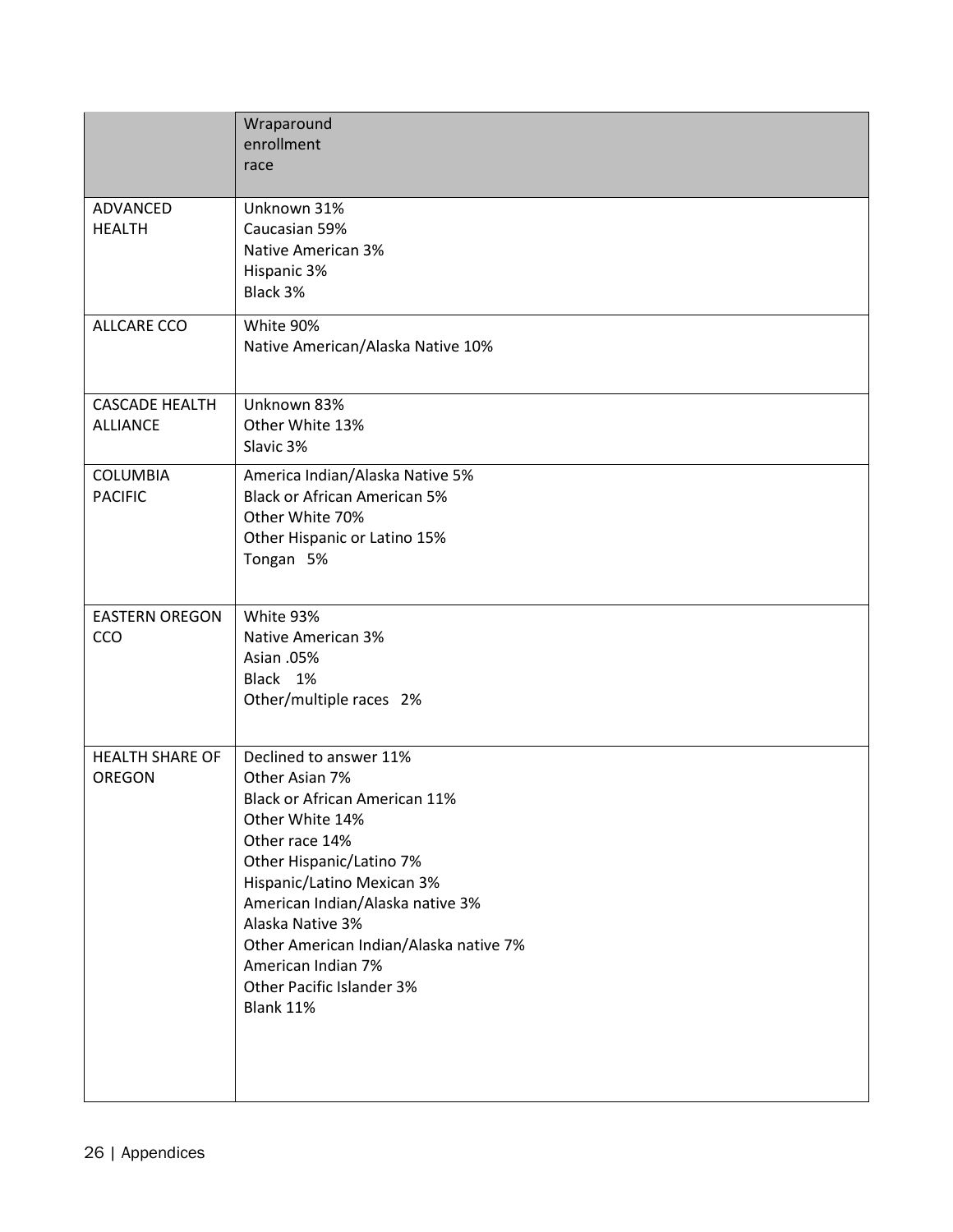| INTERCOMMUNITY<br><b>HEALTH NETWORK</b> | Alaska Native 3%<br>Unknown 15%<br>White 78%<br>Hispanic/Latino Mexican 3%                                                        |
|-----------------------------------------|-----------------------------------------------------------------------------------------------------------------------------------|
| <b>JACKSON CARE</b><br>CONNECT          | Declined to answer 4%<br>Other White 66%<br>Other race 4%<br>Other Hispanic/Latino 12%<br>Other American Indian/Alaska Native 12% |
| PACIFICSOURCE<br><b>CENTRAL</b>         | American Indian/Alaska Native 1%<br>Black 6%<br>Hispanic 13%<br>White 46%<br>Other 2%<br>Unknown 31%                              |
| PACIFICSOURCE<br><b>GORGE</b>           | White 76%<br>Other 19%<br>Hispanic 4%                                                                                             |
| PACIFICSOURCE<br>LANE                   | American Indian/Alaska Native 1%<br>Black 6%<br>Hispanic 13%<br>White 46%<br>Other 2%<br>Unknown 31%                              |
| PACIFICSOURCE<br><b>MARION POLK</b>     | American Indian/Alaska Native 2%<br>Asian .08%<br>Black 2%<br>White 73%<br>Other 18%<br>Unknown 3%                                |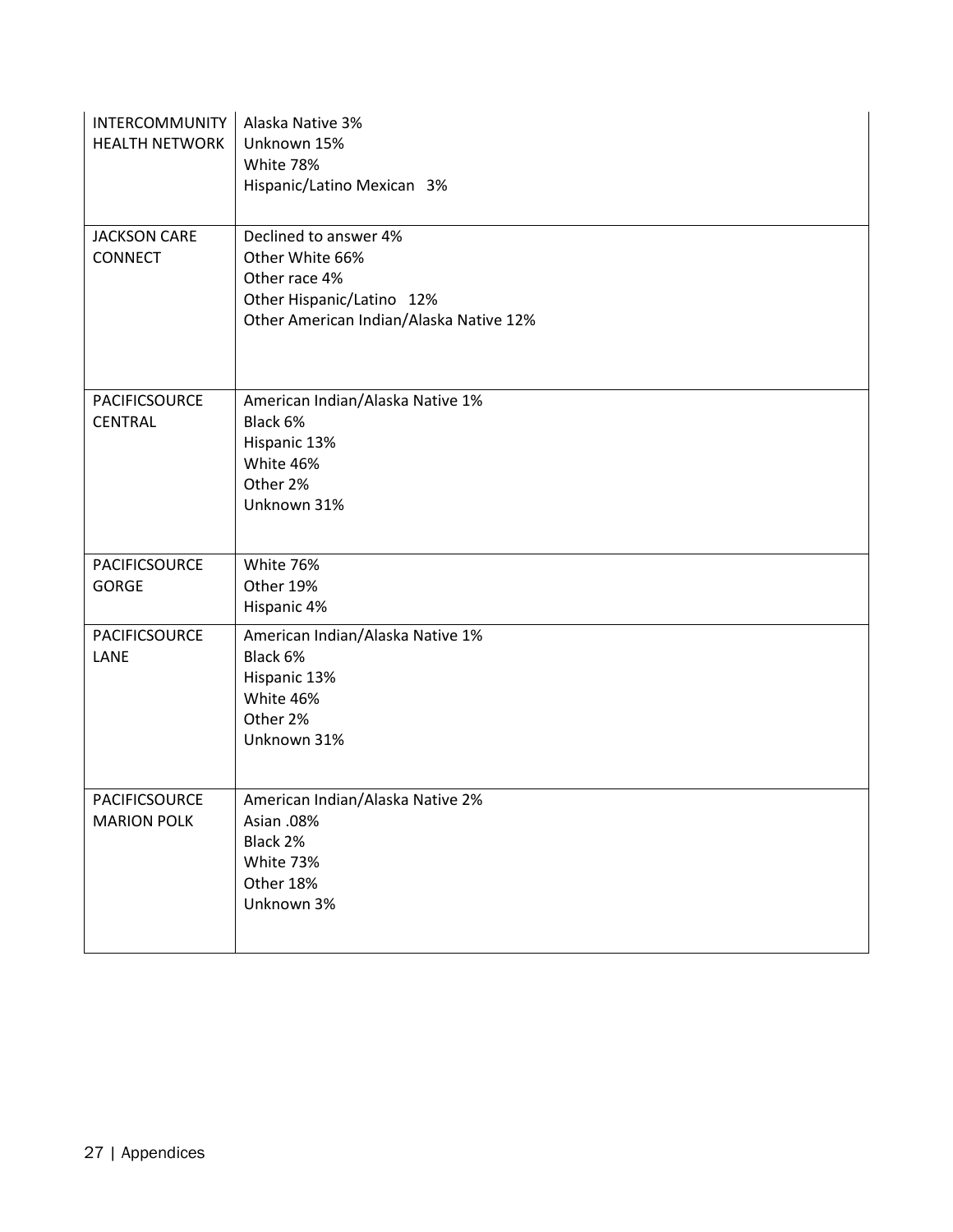| TRILLIUM<br><b>COMMUNITY</b><br><b>HEALTH</b>     | Caucasian 49%<br>Unknown 33%<br>Hispanic 12%<br>Hispanic/Latino Central America 1%<br>Black 2%<br>Other 1%<br>Asian 1%<br>American Indian/Alaska Native 1% |
|---------------------------------------------------|------------------------------------------------------------------------------------------------------------------------------------------------------------|
| <b>UMPQUA HEALTH</b><br><b>ALLIANCE</b>           | White 84%<br>Black 5%<br>Native American 5%<br>American Indian 5%                                                                                          |
| YAMHILL<br><b>COMMUNITY CARE</b>                  | Alaskan Indian 4%<br>Asian 4%<br>Unknown 9%<br>White 81%                                                                                                   |
| 1.1.2020 through<br>6.30.2020 Data<br>Source CCOs |                                                                                                                                                            |

Time Frame: 1/1/20 through 6/30/20 Data Source CCO submission for 2020 Behavioral Health Report

|                                          | Wraparound<br>enrollment<br>ethnicity                         |
|------------------------------------------|---------------------------------------------------------------|
| ADVANCED HEALTH                          | Unknown 38%<br>Not Hispanic 69%<br>Hispanic/Latino Mexican 3% |
| ALLCARE CCO                              | Not Hispanic 64%<br>Hispanic 27%<br>Unknown 9%                |
| <b>CASCADE HEALTH</b><br><b>ALLIANCE</b> | White 16%<br><b>Blank 73%</b><br>Unknown 10%                  |
| <b>COLUMBIA PACIFIC</b>                  | Unknown 85%<br>Hispanic 15%                                   |
| <b>EASTERN OREGON CCO</b>                | Not Hispanic 80%<br>Hispanic 19%<br>Unknown 1%                |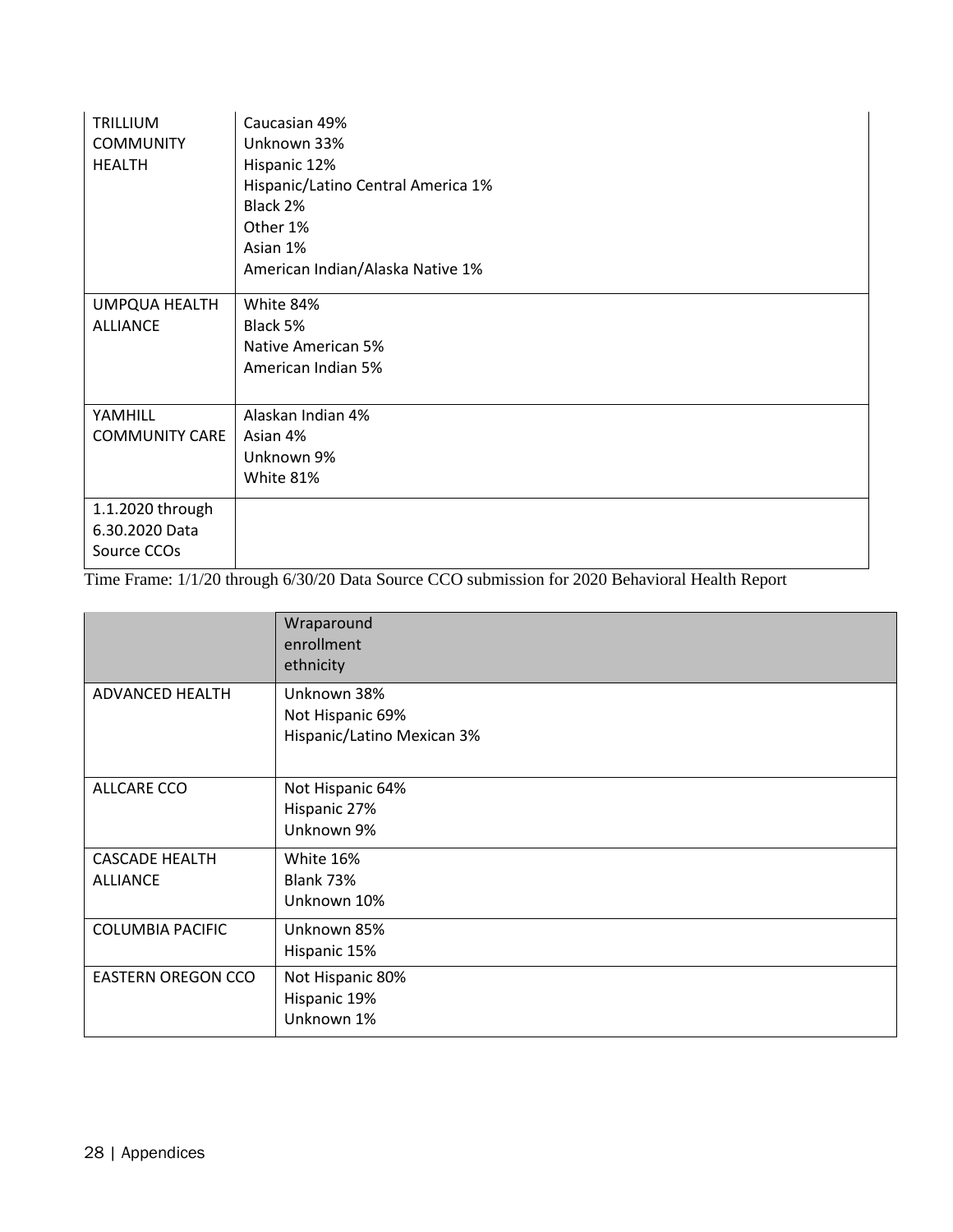| <b>HEALTH SHARE OF</b> | Other 4%         |
|------------------------|------------------|
| <b>OREGON</b>          | Unknown 11%      |
|                        | Hispanic 23%     |
|                        | Not Hispanic 61% |
| <b>INTERCOMMUNITY</b>  | Hispanic 8%      |
| <b>HEALTH NETWORK</b>  | Unknown 12%      |
|                        | Hispanic 8%      |
|                        | Declined 4%      |
| <b>JACKSON CARE</b>    | Not Hispanic 54% |
| <b>CONNECT</b>         | Unknown 33%      |
|                        | Hispanic 8%      |
|                        | Declined 4%      |
| PACIFICSOURCE          | Other 92%        |
| <b>CENTRAL</b>         | Hispanic 8%      |
| PACIFICSOURCE GORGE    | Other 95%        |
|                        | Hispanic 5%      |
| PACIFICSOURCE LANE     | Other 80%        |
|                        | Hispanic 20%     |
| <b>PACIFICSOURCE</b>   | Other 71%        |
| <b>MARION POLK</b>     | Hispanic 29%     |
| TRILLIUM COMMUNITY     | Unknown 34%      |
| <b>HEALTH</b>          | Hispanic 13%     |
|                        | Not Hispanic 53% |
| <b>UMPQUA HEALTH</b>   | Not Hispanic 89% |
| <b>ALLIANCE</b>        | Unknown 11%      |
| YAMHILL COMMUNITY      | Not Hispanic 66% |
| CARE                   | Unknown 19%      |
|                        | Mexican 10%      |
|                        | Hispanic 4%      |
| 1.1.2020 through       |                  |
| 6.30.2020 Data Source  |                  |
| CCOs                   |                  |

Time Frame: 1/1/20 through 6/30/20 Data Source CCO submission for 2020 Behavioral Health Report

|                           | Wraparound enrollment<br>language      |
|---------------------------|----------------------------------------|
| ADVANCED<br><b>HEALTH</b> | English 24%<br>Blank 19%<br>Spanish 6% |
| ALLCARE CCO               | English 100%                           |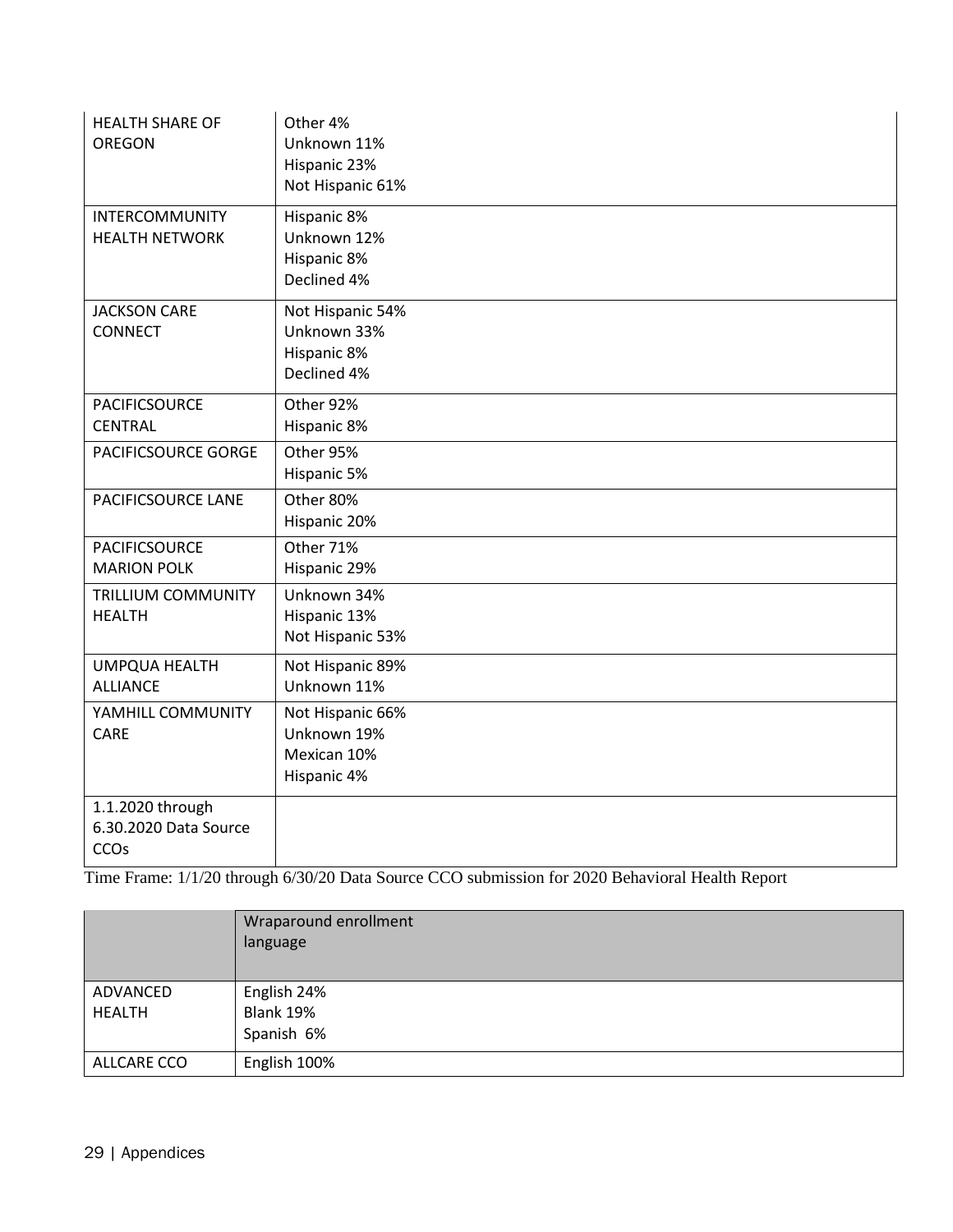| <b>CASCADE HEALTH</b>             | Unknown 3%             |
|-----------------------------------|------------------------|
| <b>ALLIANCE</b>                   | English 97%            |
|                                   |                        |
| <b>COLUMBIA</b><br><b>PACIFIC</b> | English 100%           |
| <b>EASTERN OREGON</b>             | English 98%            |
| CCO                               | Spanish 2%             |
| <b>HEALTH SHARE OF</b>            | English 90%            |
| <b>OREGON</b>                     | Blank 1%<br>Unknown 2% |
|                                   | Spanish 3%             |
|                                   | French Creole 1%       |
| INTERCOMMUNITY                    | English 91%            |
| <b>HEALTH NETWORK</b>             | Unknown 9%             |
|                                   |                        |
| <b>JACKSON CARE</b>               | English 92%            |
| CONNECT                           | Spanish 4%             |
|                                   | Undetermined 4%        |
| PACIFICSOURCE                     | English 96%            |
| <b>CENTRAL</b>                    | Spanish 4%             |
| PACIFICSOURCE<br><b>GORGE</b>     | English 100%           |
| PACIFICSOURCE                     | English 91%            |
| LANE                              | Spanish 9%             |
| PACIFICSOURCE                     | English 92%            |
| <b>MARION POLK</b>                | Spanish 8%             |
| TRILLIUM                          | English 87%            |
| <b>COMMUNITY</b>                  | Spanish 3%             |
| <b>HEALTH</b>                     | Undetermined 10%       |
| UMPQUA HEALTH                     | English 100%           |
| <b>ALLIANCE</b>                   |                        |
|                                   |                        |
| YAMHILL                           | English 95%            |
| <b>COMMUNITY CARE</b>             | Undetermined 5%        |
| 1.1.2020 through                  |                        |
| 6.30.2020 Data                    |                        |
| Source CCOs                       |                        |
|                                   |                        |

Time Frame: 1/1/20 through 6/30/20 Data Source CCO submission for 2020 Behavioral Health Report